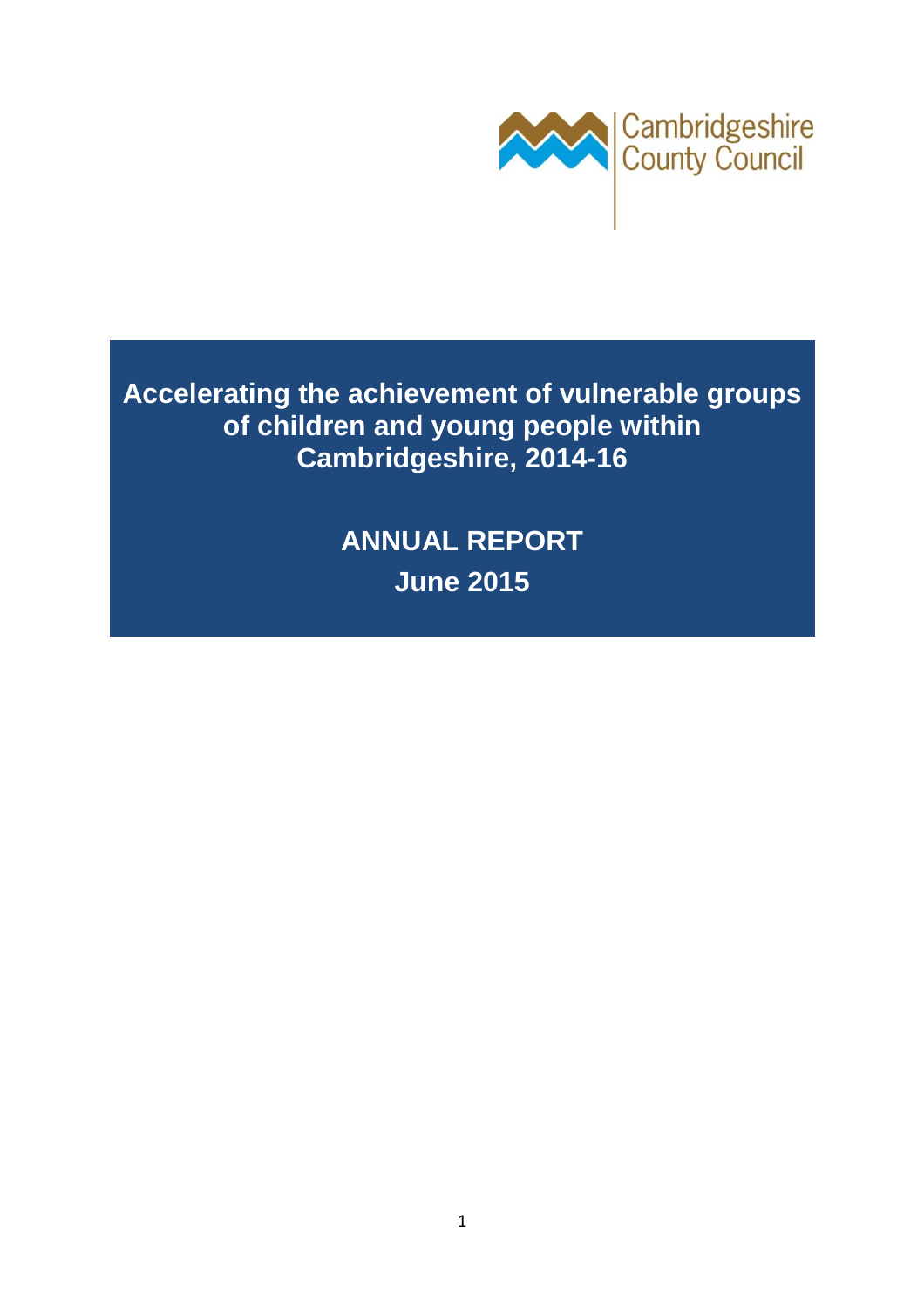#### **1 Introduction**

- 1.1 The Accelerating Achievement strategy sets out our ambition to improve the educational achievement of vulnerable groups of children and young people. These include (but are not limited to) children entitled to Free School Meals, children who have Special Educational Needs or Disabilities (SEND), or are Looked After (LAC). The strategy is available on the Council's website at http://www.cambridgeshire.gov.uk/downloads/file/3322/accelerating\_achieve ment\_strategy.
- 1.2 Overall, our aim is that Key Stage 2 and Key Stage 4 attainment by children in vulnerable groups will have improved by three percentage points above the attainment of pupils not in vulnerable groups in 2014, 2015 and 2016.
- 1.3 To achieve this aim, the strategy describes two sets of objectives. One set focuses on how the Council in general will work across Directorates, and with schools, settings, professionals and families to improve the achievement of children in vulnerable groups in general. The other set focuses on specific vulnerable groups, identifying the actions the Council will take in order to improve the achievement of children in those groups. For this second set of objectives, specific targets for vulnerable groups have been set.
- 1.4 This annual report is in two parts. The first part is an analysis of the most recent set of assessment results, to test against the overall ambition and the specific targets as described above. The second part is a description of the actions that have been undertaken as part of the delivery of our strategy, and an assessment of their output.
- 1.5 Accelerating Achievement was launched in April 2014, a refresh of Narrowing the Gap 2012 to 2014 (available from http://www.cambridgeshire.gov.uk/downloads/file/522/narrowing the gap str ategy). The attainment and progress data presented in this report are derived from the achievement of children in assessments taken in June / July 2014, only a few months after the launch of Accelerating Achievement. The results from assessments taken in June / July 2015 will be available over the summer of 2015 in unvalidated form.
- 1.6 In 2014-15, Accelerating Achievement was overseen by a steering group which is chaired by the Executive Director for CFA or the Director for Learning, and involving the Heads of Service from the Learning directorate and the objective leads for each objective. The steering group met every two months. Feedback from CFA staff was that schools and parents could be better represented in the governance of the strategy.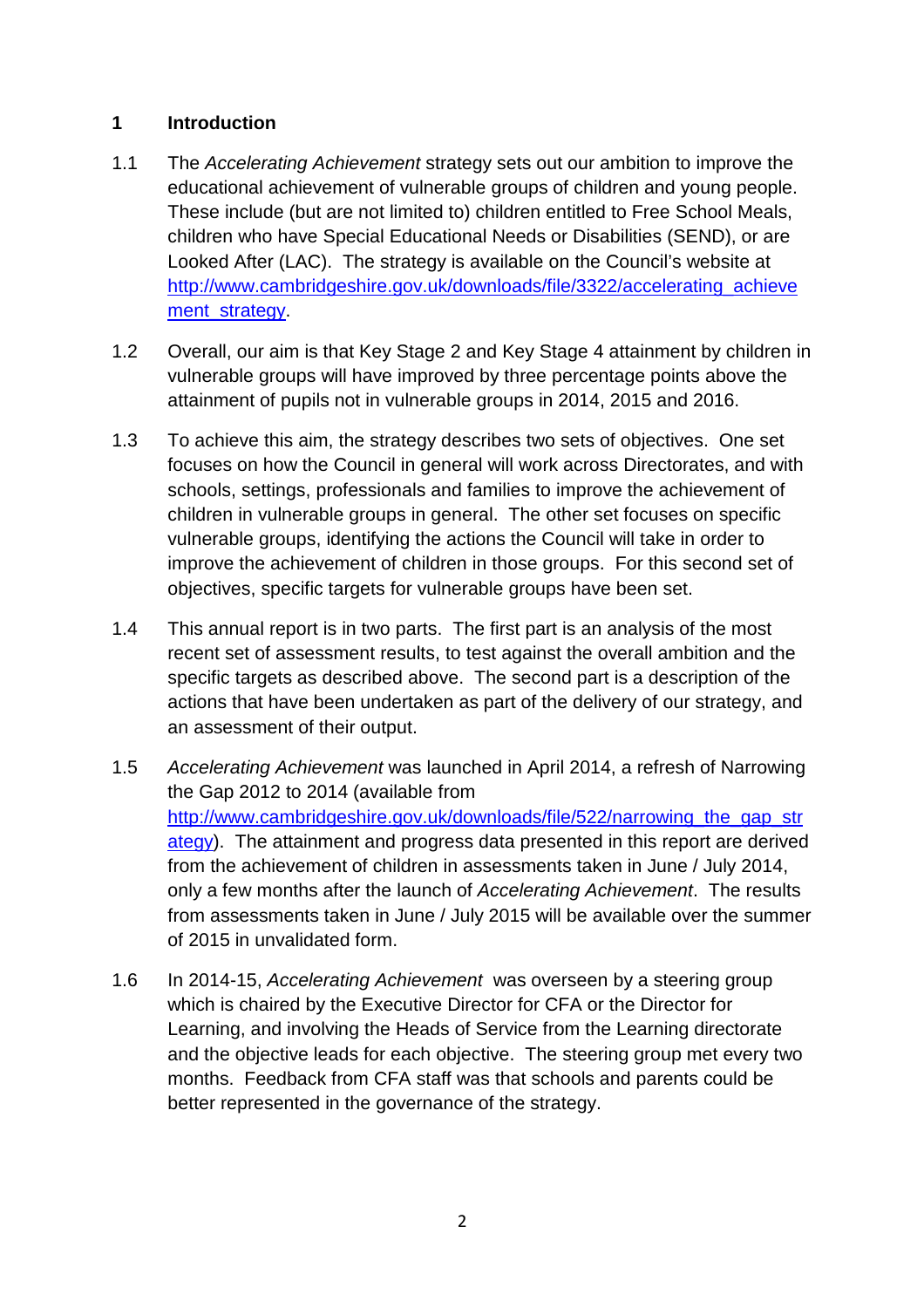#### **2 Executive Summary**

#### **Performance overall**

- 2.1 At KS2, absolute performance improved in nearly all target groups. A larger proportion of children eligible for free school meals, with special educational needs, speaking a Central or Eastern European language at home or from Gypsy / Roma ethnic backgrounds, achieved the required benchmark at the end of KS2. However, this still fell slightly short of our overall aim of 3ppts more than non-disadvantaged children. Unfortunately, a smaller proportion of Looked After Children achieved the benchmark than the previous year.
- 2.2 At KS4, a comparison to last year's results is not possible. However, the general trend has been that the gap is reducing in FSM and SEND statement, but not in SEND non-statement.

#### **Specific success criteria**

2.3 At EYFS all targets have already been achieved. This is a real strength. KS1 and KS2 targets were not achieved, and not on target broadly speaking. KS4 targets were not achieved but are on target to achieve by the end of the strategy period.

#### **Action plan**

- 2.4 The action plan is based on 9 objectives, 5 of which are cross-directorate and cross-phase, and 4 of which are specific actions for each school stage.
- 2.5 Key actions from the cross-phase objectives that have been undertaken in 2014-15 were
	- The re-organisation of early help services to focus on families, and on educational achievement within the family plan.
	- Bringing together specialist SEND services so that children with SEND get the right support from the Council.
	- Focusing on Pupil Premium and the performance of disadvantaged pupils in summer term monitoring visits with schools.
	- An analysis of the characteristics of children who did not achieve the benchmark in 2013 at KS2, which found that the combination of FSM and SEND was particularly challenging.
	- Publishing guidance documents including pathways for SEND (the pathway on autism received national recognition from a charity), information about good practice in Pupil Premium, and good practice in interventions for children with SEND.
	- Ensuring the largest possible proportion of children in vulnerable groups are registered to receive all of the education welfare and free childcare they are entitled to.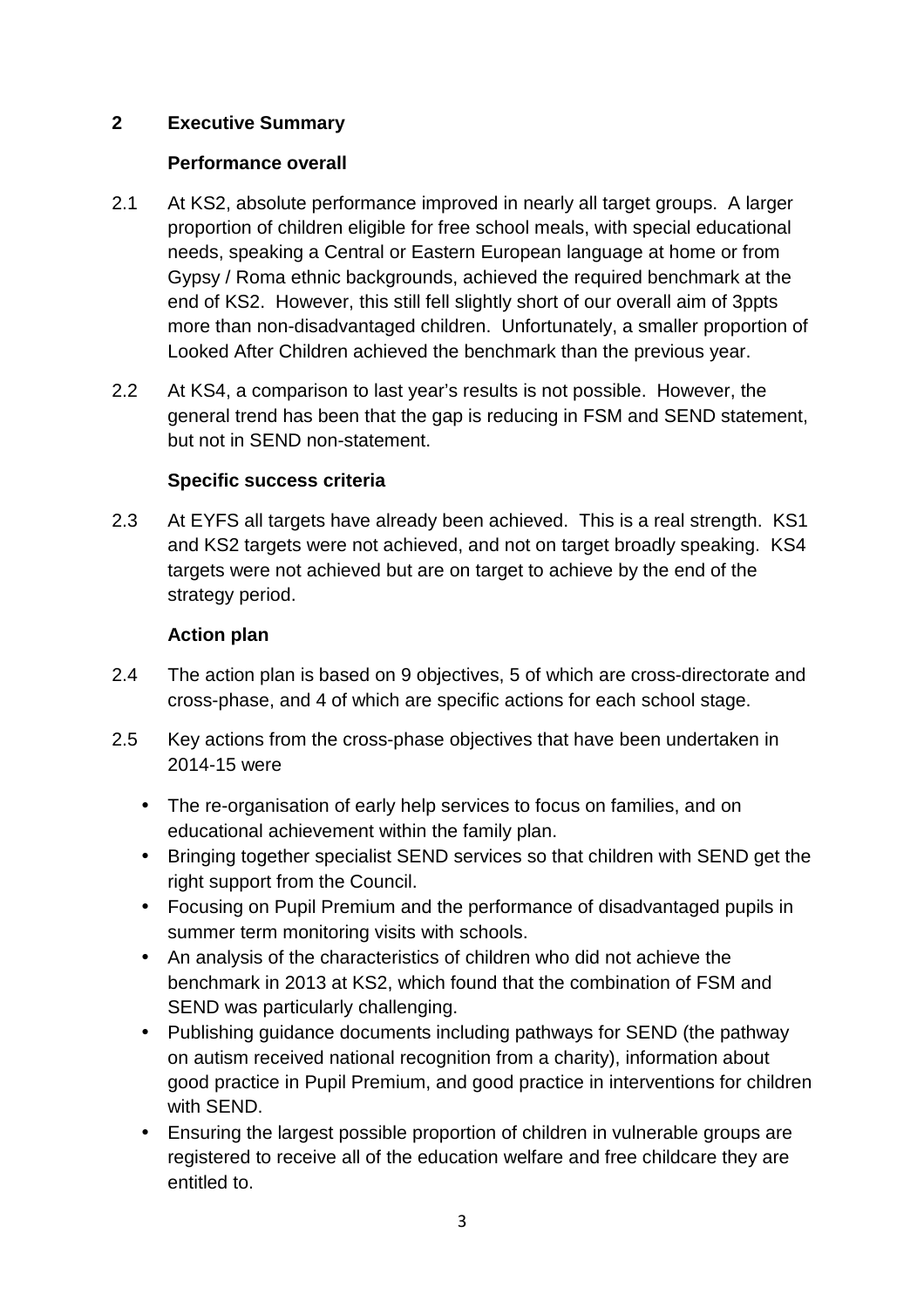- Piloting a new Family Common Assessment Framework process, which supports better planning around the parental role in supporting educational achievement, in 3 areas and due to roll out countywide in Autumn 2015.
- Set out clear expectations of parental engagement in the learning of children with SEND as part of the Local Offer.
- Organised conferences for school staff on the best use of Pupil Premium.
- Continued to campaign under the 'Count Me In' banner for registration for FSM and Pupil Premium, with a 38% increase in applications in January 2015.
- Linked together information about Funded 2s places with information about children in early years to ensure maximum take up of EY Pupil Premium.
- Improved the 'Risk of Non-Participation Indicator' to include more variables, so as to target pupils leaving school who are most likely to not be in education, employment or training post-16.
- Engaged with the Learning and Skills Board to improve the support offered to help vulnerable post-16 into good education, employment or training opportunities.

#### **Next steps**

- 2.6 The Accelerating Achievement Steering Group has agreed the following actions to progress delivery of the strategy
- 1. The Steering Group will set absolute targets by September 2015 for EYFSP, KS1, KS2 and KS4 targets based on the ambition of ensuring that by 2016 all children in Cambridgeshire have similar chances of success compared to their peers in similar areas.
- 2. The Steering Group will refresh the Accelerating Achievement action plan by September 2015, ensuring there is a 'big idea' that underpins a set of sensible actions in each area.
- 3. A Project Manager will be appointed to support the delivery of the action plan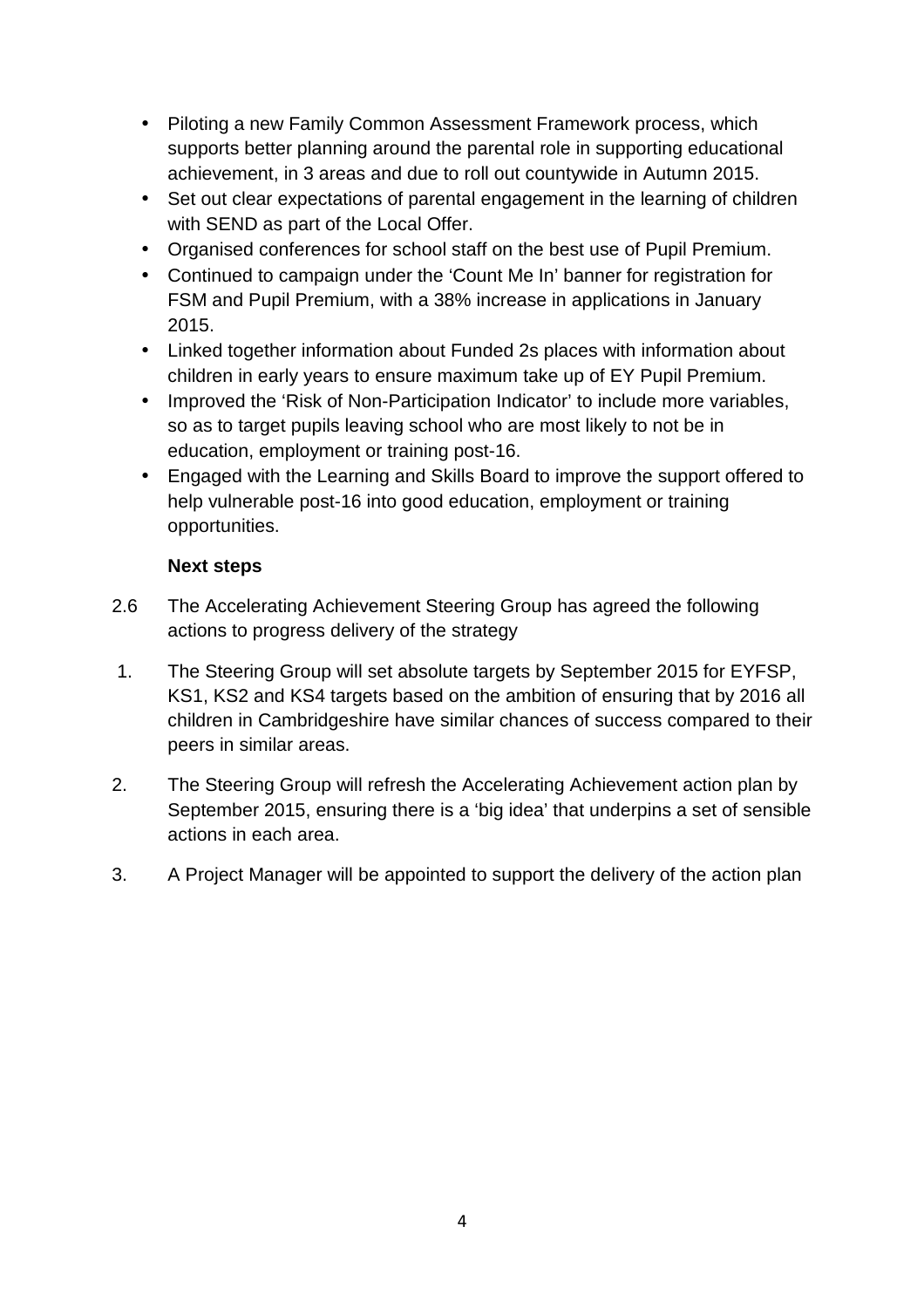#### **3 2014 Results**

- 3.1 Our strategy identifies the following gaps as the most important:
	- KS2 FSM, SEN, Gypsy / Roma, Eastern European Language at home, Looked After Children<sup>1</sup>
	- KS4 SEN, FSM, Looked After Children

Performance for each of these gaps is set out in the sections below. The key actions highlight some the actions undertaken in the first year of the strategy to improve the proportion of children at these particular phases and in these vulnerable groups who meet the benchmark in the 2015 assessments.

#### **Key Stage 2**

3.2 Key Stage 2 – children eligible for free school meals in the January 2014 school census



Source: SFR 50 / 2014

l

 This chart shows the difference between the performance of children eligible for free school meals and all other children. Comparing 2014 to 2013, children eligible for free school meals did substantially better, with a 5ppt improvement (around 30 more children out of approximately 660 achieved the benchmark). This improvement is nearly at the target of 3ppts above the performance of non-FSM children.

 $1$  'Looked After Children' relates to two distinct groups. The first is children who are Looked After and at school in Cambridgeshire. They may be the responsibility of Cambridgeshire CC or they may be the responsibility of another local authority. The second is Looked After Children for whom Cambridgeshire CC has parental responsibility but who are at school in a different authority area. This report focuses on the first group, the achievement of LAC in Cambridgeshire schools. See Appendix 2 for details of cohort numbers.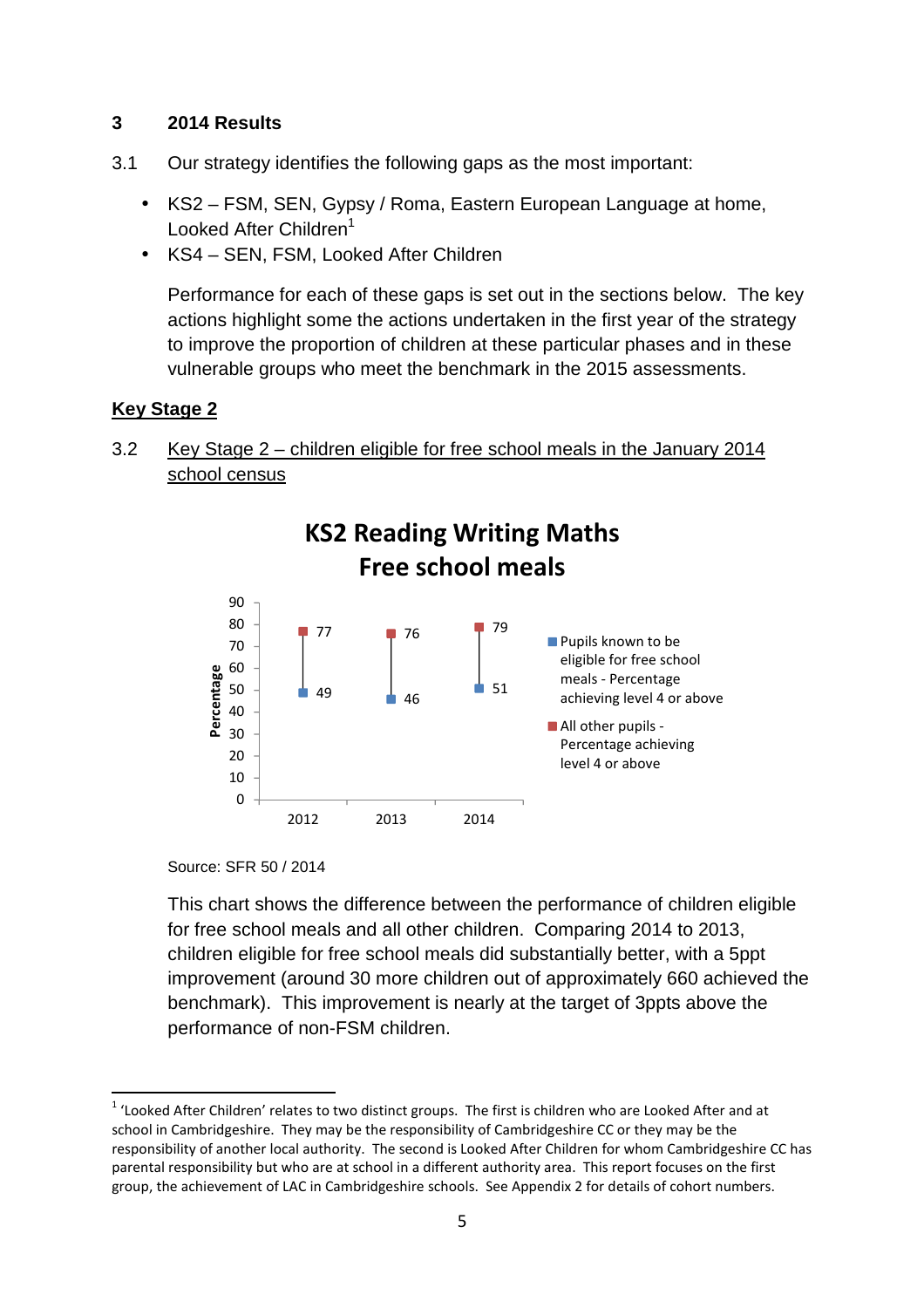Key actions relating to this particular phase and vulnerable group undertaken in 2014-15 include:

- Challenge schools who are not making the best use of Pupil Premium funding
- Focus summer term visit to schools on disadvantaged pupils
- Revise Pupil Premium Toolkit
- 3.3 Key Stage 2 children with special educational needs



# **KS2 Reading Writing Maths**

Source: SFR 50 / 2014

 This chart shows the performance of children with special educational needs compared to all other children. Comparing 2014 with 2013, children with SEN but not a statement did substantially better, with 4ppts more achieving the benchmark (around 45 – 50 children out of approximately 1,150 in the cohort achieving the benchmark who did not in the previous year). This increase was 1ppt more than the increase in the 'no identified SEN' cohort, which is lower than the target of 3ppts difference between these two.

 Comparing 2014 with 2013, children with statements did slightly better, with 2ppts more children achieving the benchmark (around 5 – 10 more children). This was not as much of an increase as amongst children without any SEN.

- Provide Subject Leader Briefings, encouraging schools to use intervention programmes with proven high impact record
- Publication of SEND pathway guidance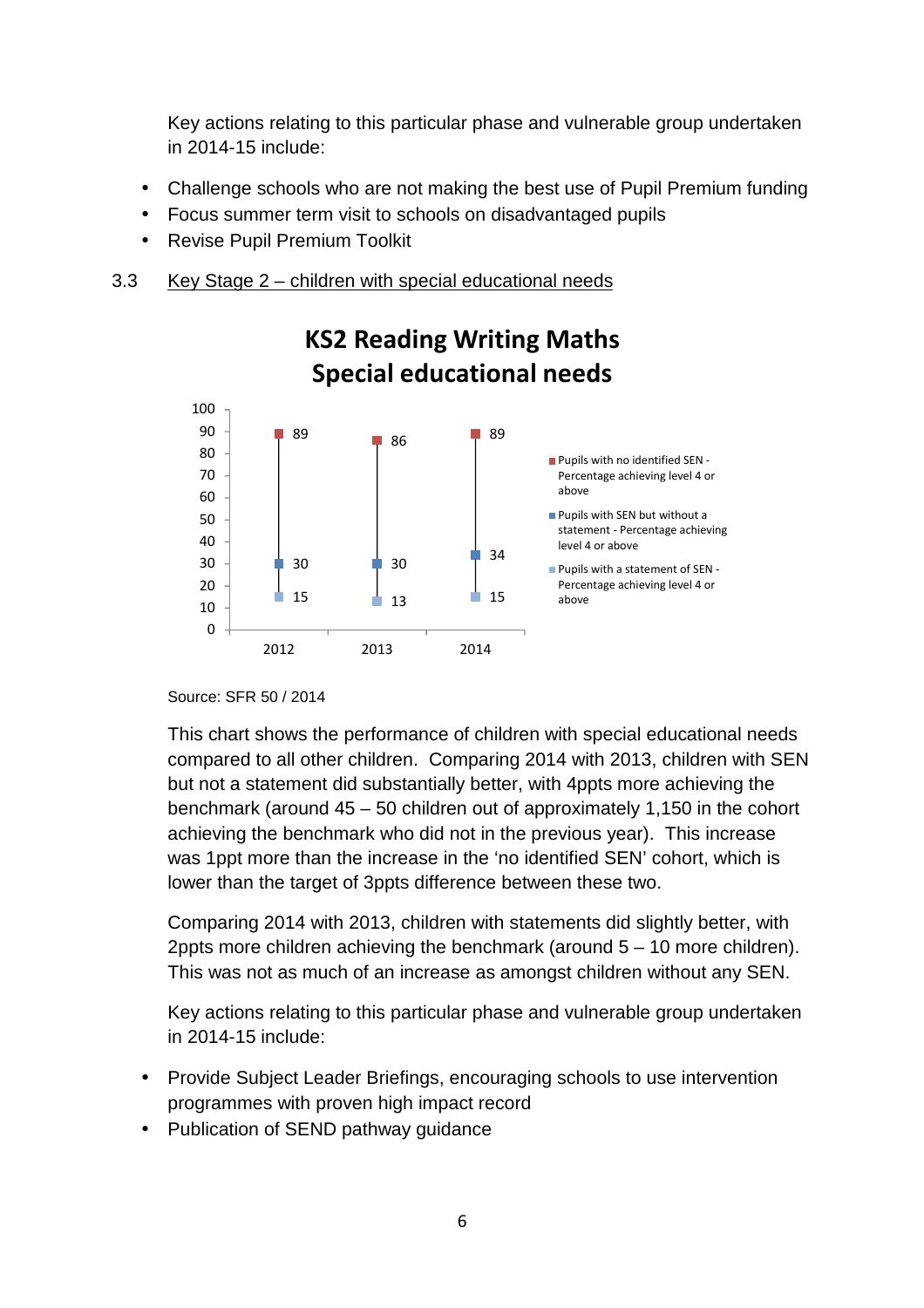

Source: Home Lang English = SFR 50 / 2014; Home Lang Central or Eastern European = in house data (IMS pupil level datasets)

 This chart shows that the performance of children with a Central or Eastern European language at home has improved by 4ppts in 2014 compared to 2013; but that is only 1ppt more than the improvement in children with English at home.

- EAL project set up EAL network in Wisbech based on school to school support / priorities
- Planned conference on EAL and achievement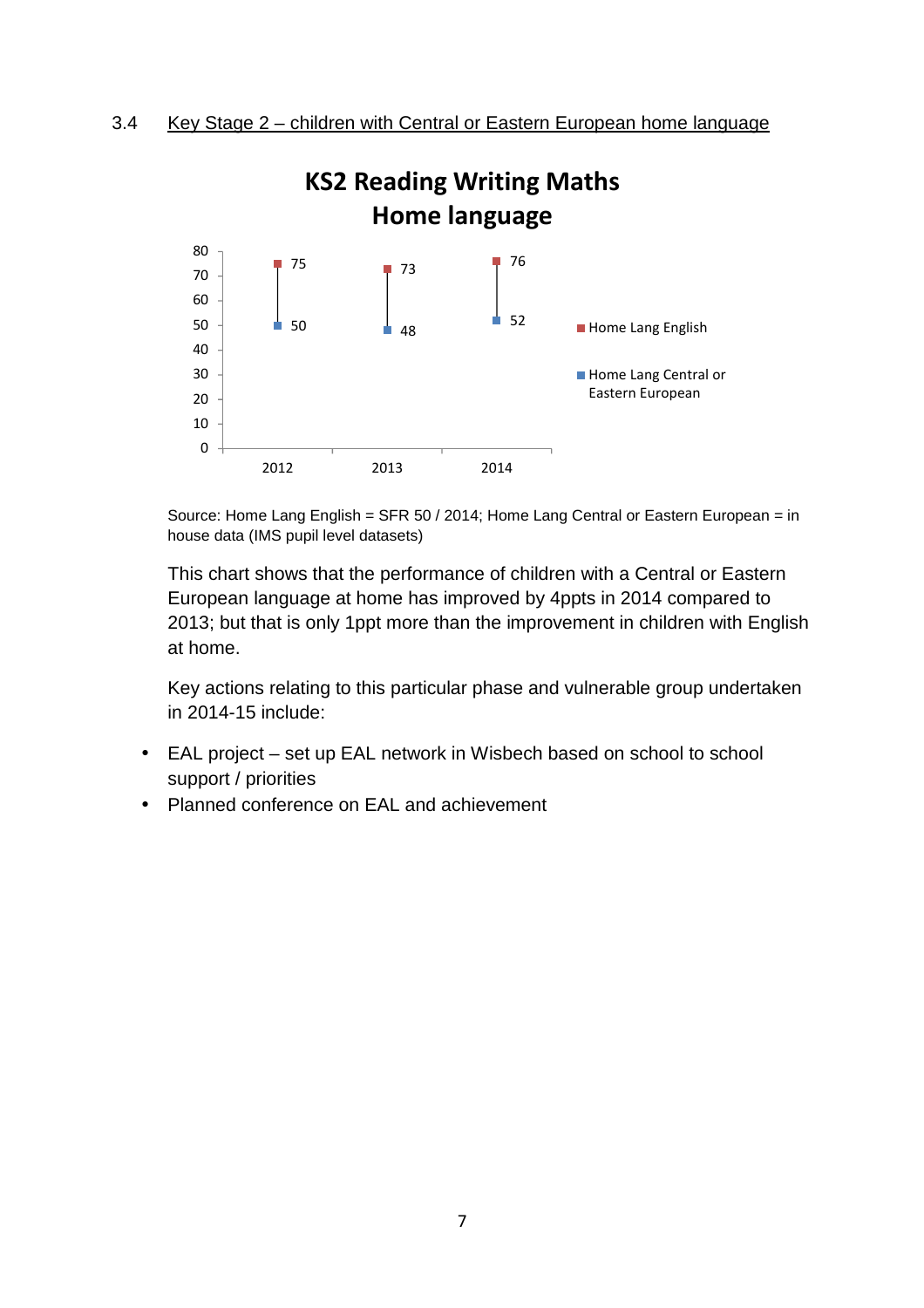

Source: All Pupils = SFR 50 / 2014; Gypsy / Roma = in house data (2012) (IMS pupil level datasets), LA RAISEonline (2013 and 2014)

This chart shows that pupils from a Gypsy / Roma ethnic background did 16ppts better in 2014, 9ppts above the targeted improvement of 3ppts more than the rest of the cohort. However, numbers are small (2012: 46, 2013: 53, 2014: 46) and 2013 is substantially lower than 2012.

Key actions in this area include:

• Provide guidance to schools on good practice in teaching children who are disadvantaged to include minority ethnic children and Gypsy, Roma and **Travellers**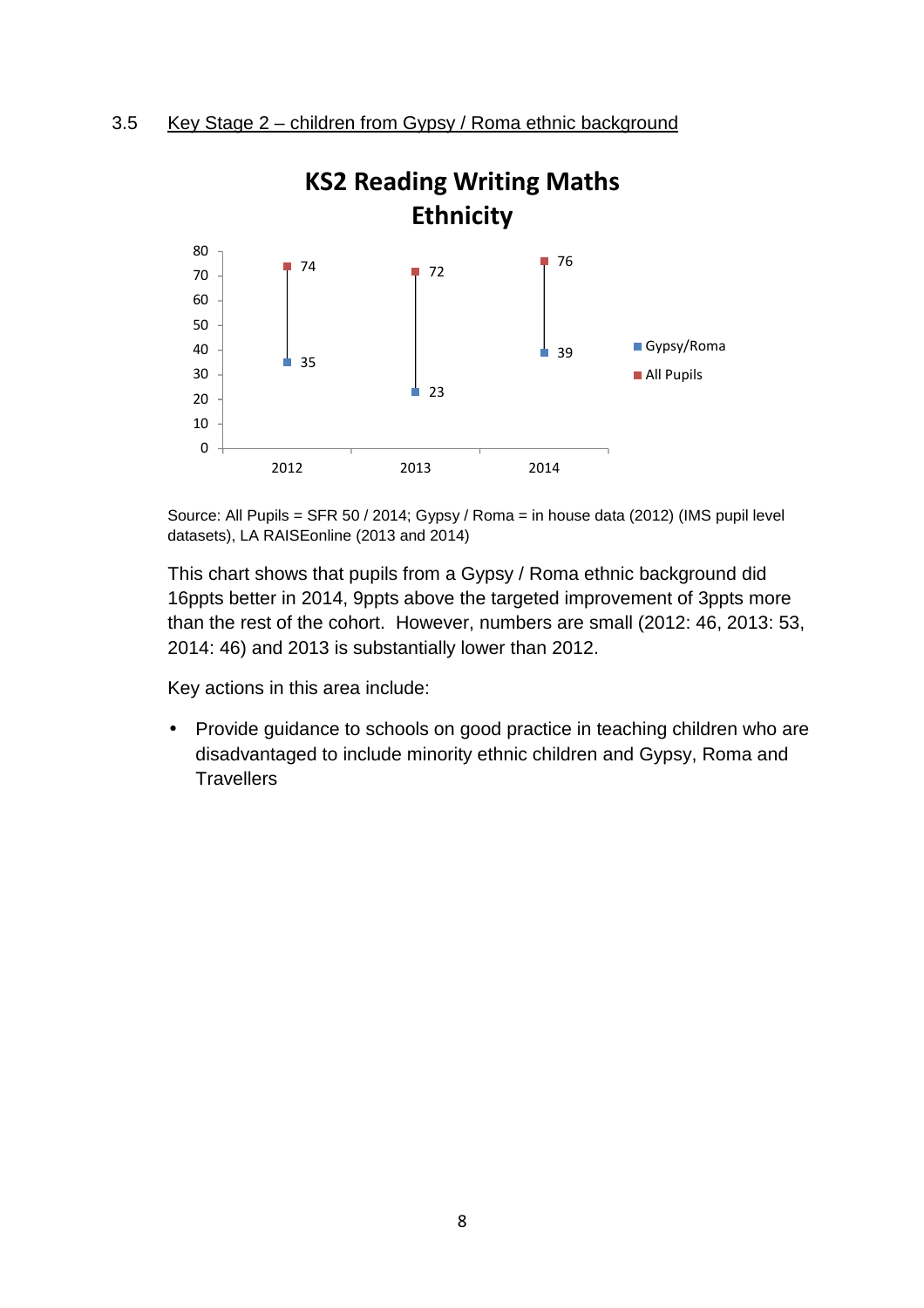#### 3.6 Key Stage 2 – Looked After Children attending Cambridgeshire schools

| %L4+ KS2 RW&M                             | 2012 | 2013 | 2014 |
|-------------------------------------------|------|------|------|
| Cambridgeshire                            | 35   | 43   | 28   |
| <b>Cambs Cohort</b><br>(number of pupils) | c.15 | c.20 | c.25 |
| <b>Stat Ns</b>                            | 38   | 44   | 45   |
| East of England                           | 43   | 38   | 44   |
| England                                   | 42   | 45   | 48   |

Source DfE LAIT and SFR 49/2014 (Cohorts rounded to the nearest 5)

This table shows that the performance of Looked After Children in Cambridgeshire schools deteriorated in 2014, and the gap between LAC attending school in Cambridgeshire and the national level of achievement by LAC generally widened.

- Provide guidance and training to Designated Teachers, social workers and carers on Pupil Premium+
- Challenge schools through PEP on use of PP+ and educational achievement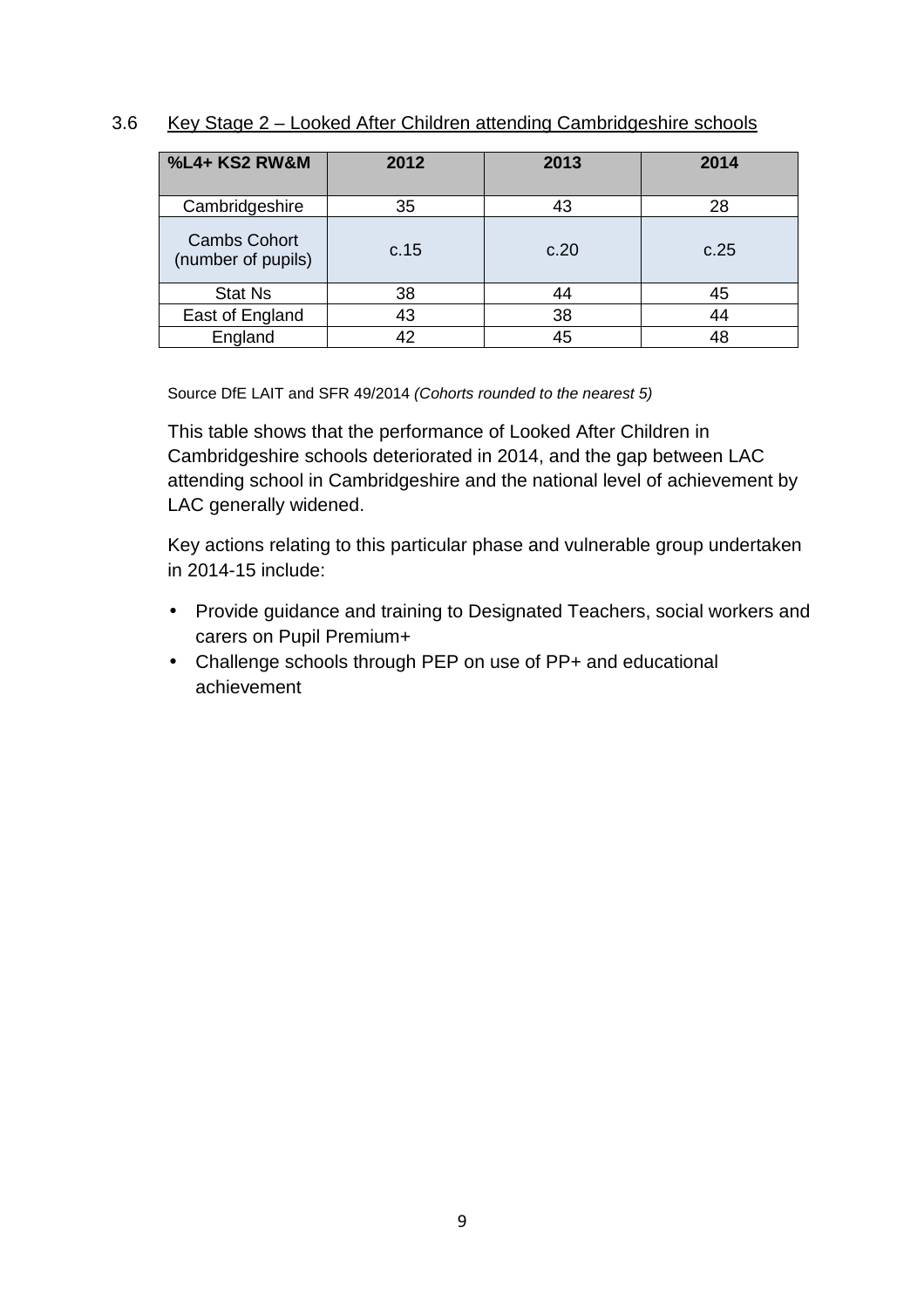#### **Key Stage 4**





Source SFR 06 / 2015

This chart shows the performance of children eligible for free school meals at KS4 with the performance of all other children. Due to changes in the benchmark (first entry instead of best entry), the scores are not comparable from year to year. No conclusion can therefore be drawn about any change in performance comparing 2014 to 2013. However, since the assessment regime applies equally to all children in the FSM and non-FSM cohorts, the gap can be compared over time, and it seems to have reduced in 2014 compared to 2013.

- Complete all KIT visits with secondary schools by July 2015, reviewing use of Pupil Premium
- Allocation and review of project funding to accelerate the achievement of vulnerable groups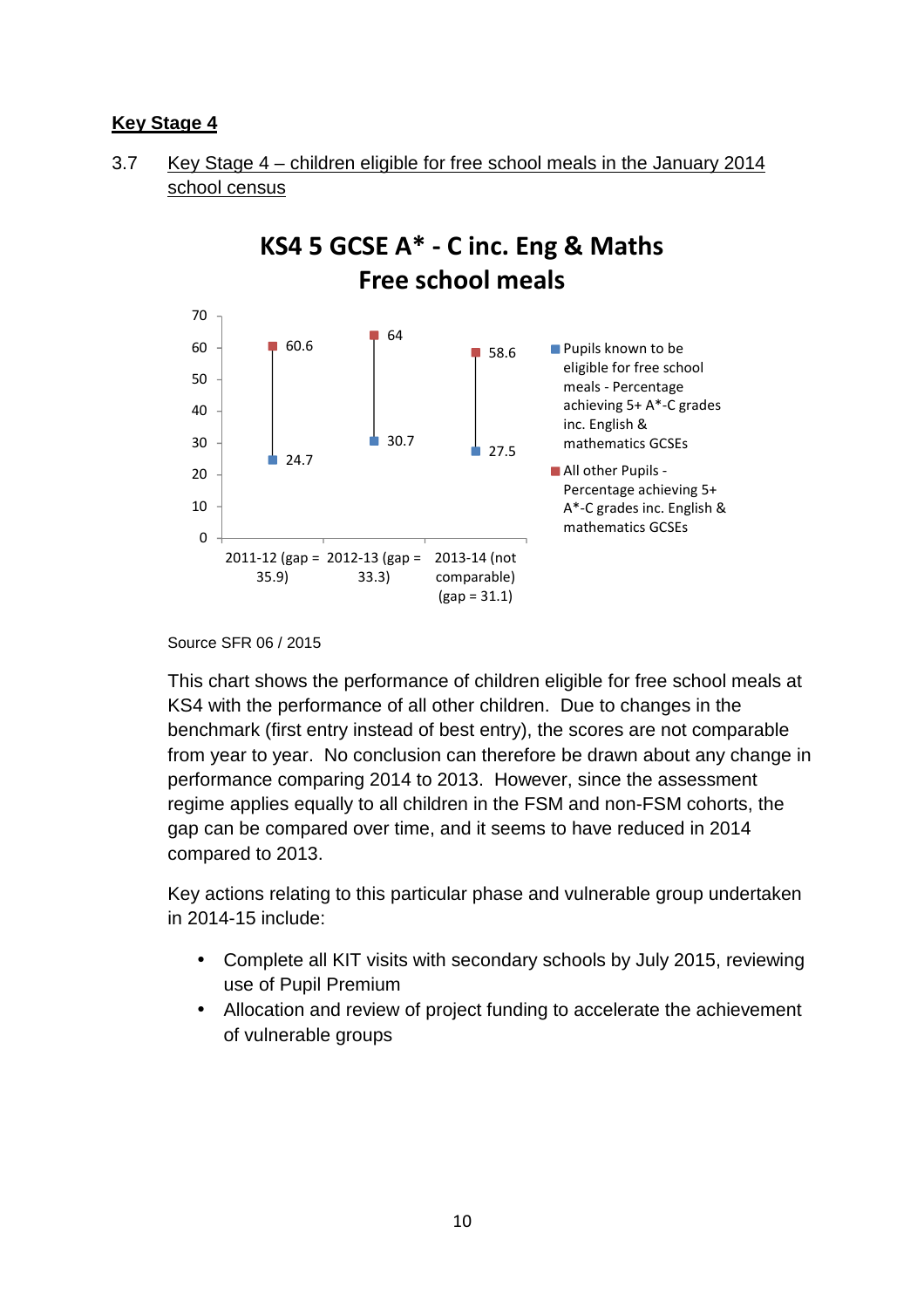

## **KS4 5 GCSE A\* - C inc. Eng & Maths Special educational needs**

Source: SFR 06 / 2015

This chart compares the performance of children with special educational needs at KS4 with the performance of all other children. Due to changes in the benchmark (first entry instead of best entry), the scores are not comparable from year to year. No conclusion can therefore be drawn about any change in performance comparing 2014 to 2013. However, since the assessment regime applies equally to all children in the SEN and non-SEN cohorts, the gap can be compared over time, and it seems to have reduced in 2014 compared to 2013, particularly in the statemented children group.

- Gain accreditation to deliver aptGO training and consultancy (audit and planning tool for good/outstanding SEND delivery) (delivery of training for schools in 2015-16)
- Market training programme to all schools with emphasis on 'outcomefocused' practice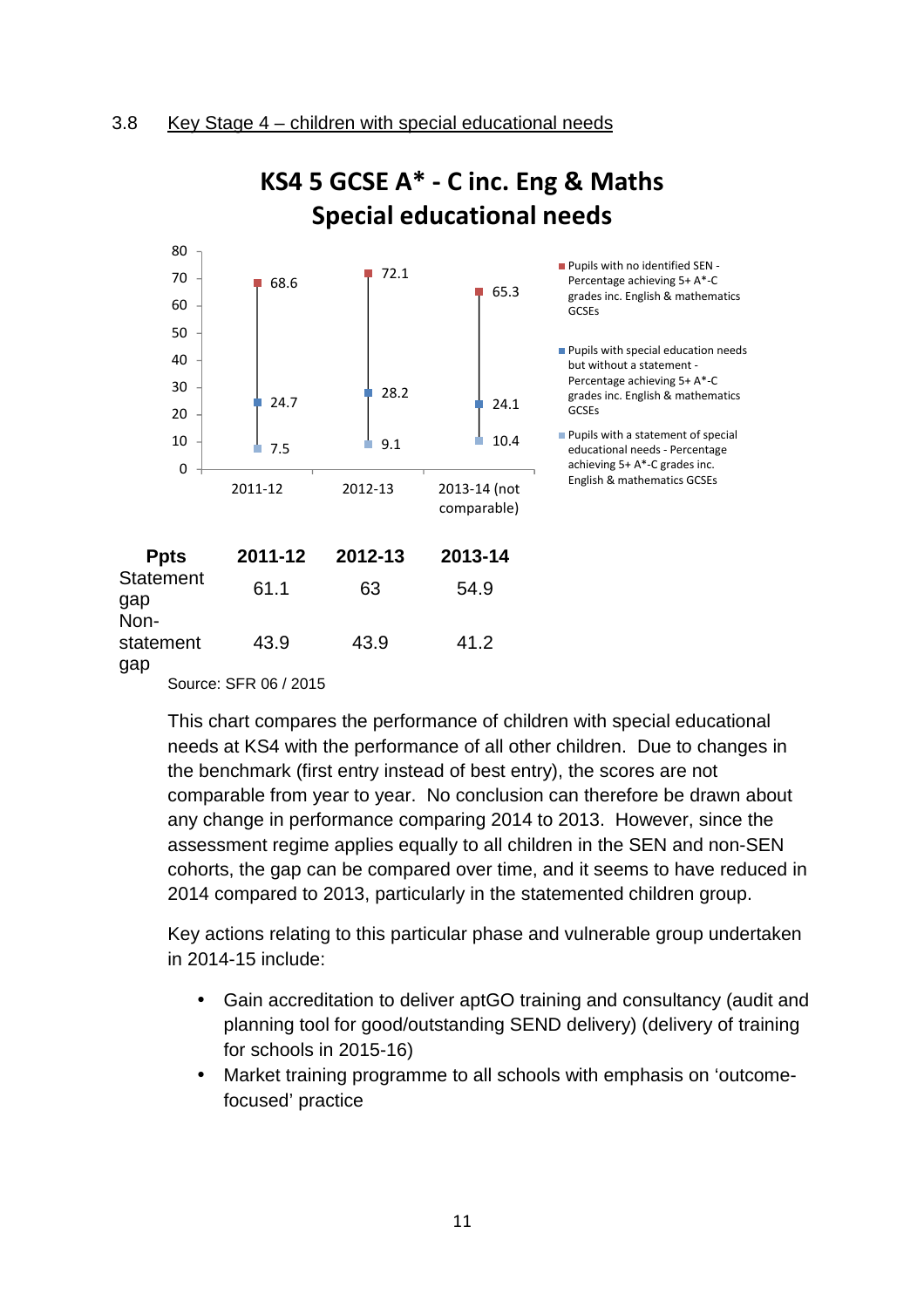#### 3.9 Key Stage 4 – children who are Looked After

| %5+ GCSE<br>grades A*-C inc<br>E&M     | 2012  | 2013  | 2014  |
|----------------------------------------|-------|-------|-------|
| Cambridgeshire                         | Supp* | Supp* | Supp* |
| <b>Cambs Cohort</b><br>(pupil numbers) | c.35  | c.35  | c.30  |
| <b>Stat Ns</b>                         | 12.3  | 13.2  | 12.2  |
| East of England                        | 15.3  | 14.0  | 10.3  |
| England                                | 14.9  | 15.5  | 12.0  |

\*Supressed by the DfE because 5 or less children achieved the benchmark (see note).

Source DfE LAIT and SFR 49/2014 (Cohorts rounded to the nearest 5)

Note: The DfE suppress numbers where there are 5 or fewer pupils and percentages with a numerator less than 5 or a denominator less than 10. As Cambridgeshire is likely to have had more than ten LAC children taking GCSEs this suggests that fewer than 5 LAC children achieved 5+ GCSE including English and Maths.

- Ensure that Personal Education Plans are of high quality and completed consistently
- Ensure clear accountability of schools to Virtual School Head regarding use and impact of Pupil Premium Plus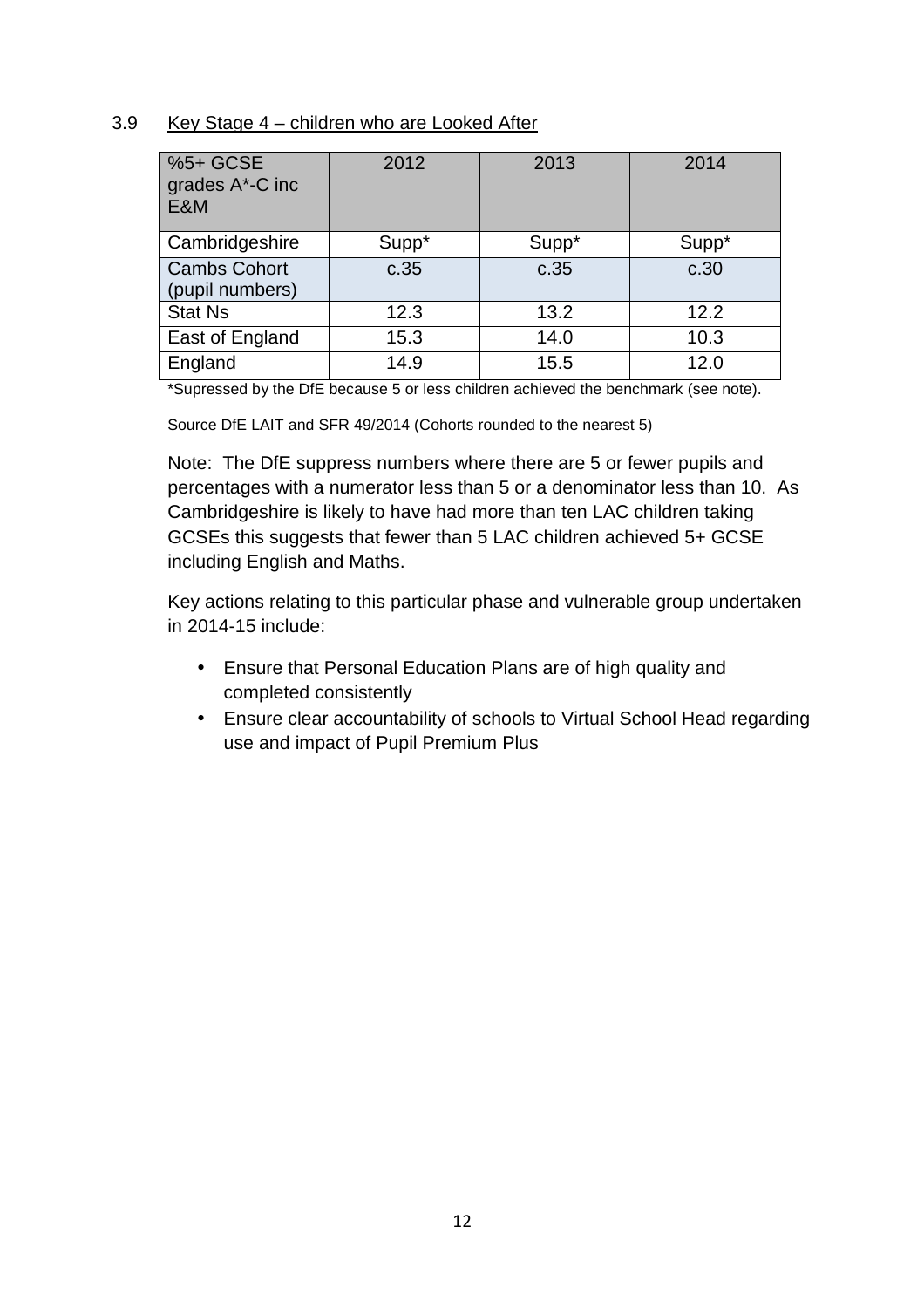#### **4 Progress in delivering the Accelerating Achievement action plan**

- 4.1 The Accelerating Achievement Action Plan records the actions the County Council is taking to support and challenge schools, settings and professionals working with families to accelerate the achievement of those vulnerable to underachievement (whole service actions), and the actions we are undertaking for driving improvement for vulnerable groups (specific target actions). The plan can be viewed on the Learn Together Website.
- 4.2 This section sets out the activities undertaken in each objective of the action plan.

#### 4.3 **Our whole system of services will work together to support and challenge schools and settings**

In the system in Cambridgeshire, there are three clear points where professionals have the opportunity to discuss whether the right support is being provided for vulnerable children. Improvements are being made to all of these parts of the system and are detailed in what follows below.

Firstly, at KIT visits with schools, which involve School Advisers and Locality Managers. Evidence of challenge and support is available from the minutes of the meetings. This system is well-embedded and is being incrementally improved. Secondly, when a CAF is produced, which involves building a plan and involving relevant professionals. Improvements to this process include a focus on the whole family and how educational achievement is supported within that. This system offers an opportunity to provide much more joined up support around a child and their family, and provide support and challenge to the school in meeting an individual child's needs better. Thirdly, when a children-in-need planning conference is convened by social care.

Following the development of a draft Early Help Strategy, from November 2014 to the end of January 2015, a large consultation on the structure and organisation of the Council's services to support vulnerable groups was undertaken.

Management responded to feedback in March 2015, and confirmed service provision would become more targeted, focusing on SEND, child / parental mental health issues, underachievement due to poverty, domestic abuse, substance misuse and families facing multiple problems. A key outcome of service would be attendance at school and educational achievement, including making expected progress.

The decisions resulting from that consultation are shown in this plan under the relevant objective and action heading. There are two key points in terms of the decisions about family work and specialist SEND provision.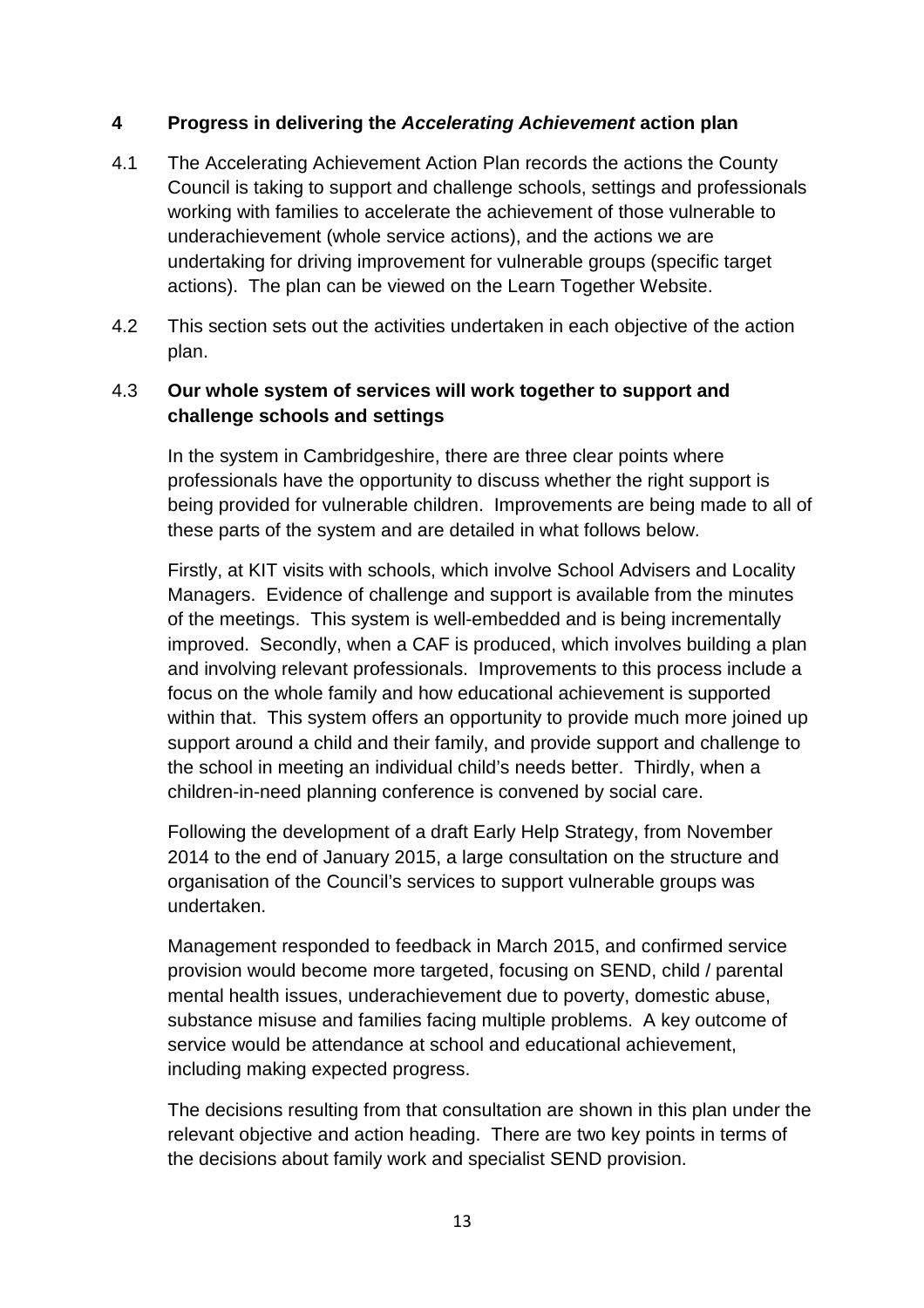Educational achievement has been included as a key outcome in the Together for Families Phase 2 project, which is being broadened to define the whole Council's approach to family work, and will result in all family work providing appropriate focus and support to educational achievement of children in a family.

SEND Specialist Services have been brought together to integrate the Council's specialist support for children with SEND alongside the locality model. The referral for support process will be improved, resulting in the right support being joined up with other services and clarifying processes for schools.

As well as structural changes, a consistent approach also needs to be developed across CFA services.

We have brought together a group of professionals from school support, Early Years, SEND, CSC Disability, Together for Families and Commissioning Enhanced Services to develop understanding of work and priorities in providing support for children in disadvantaged groups. The group has set itself the task of reviewing existing strategies and interventions that might impact on the educational achievement of children in disadvantaged groups. The group intends to develop tools (including a checklist of the top 10 interventions or approaches to supporting children in disadvantaged groups) to enable consistent and high quality support for children in disadvantaged groups wherever they may interact with Council and school services.

 Key tasks for the next two years include developing a website to effectively share information with parents, families, Council staff, teachers and children and young people about the right approaches and support available for improving the educational achievement of children in disadvantaged groups. Furthermore, the processes and planning mechanisms for multi-disciplinary family plans will be developed so that they make the most of opportunities for sharing information and always include the school.

#### 4.4 **We will improve our analysis and use of data to plan and target services**

 A major piece of analysis work looking at the characteristics of the cohort of children who did not achieve level 4 in reading, writing and maths at the end of Key Stage 2 in 2013 was completed. In terms of vulnerable groups, it showed that the proportion of children with FSM (excluding children with SEND in addition) achieving the benchmark did about as well as the overall county proportion; however, the proportion of children with SEND and FSM who achieved the benchmark was much lower. This has led to a focus on the achievement of children with a combination of these dimensions of disadvantage in working with schools in the regular discussions with schools (called 'KIT' visits). The Faculty of Education at Cambridge University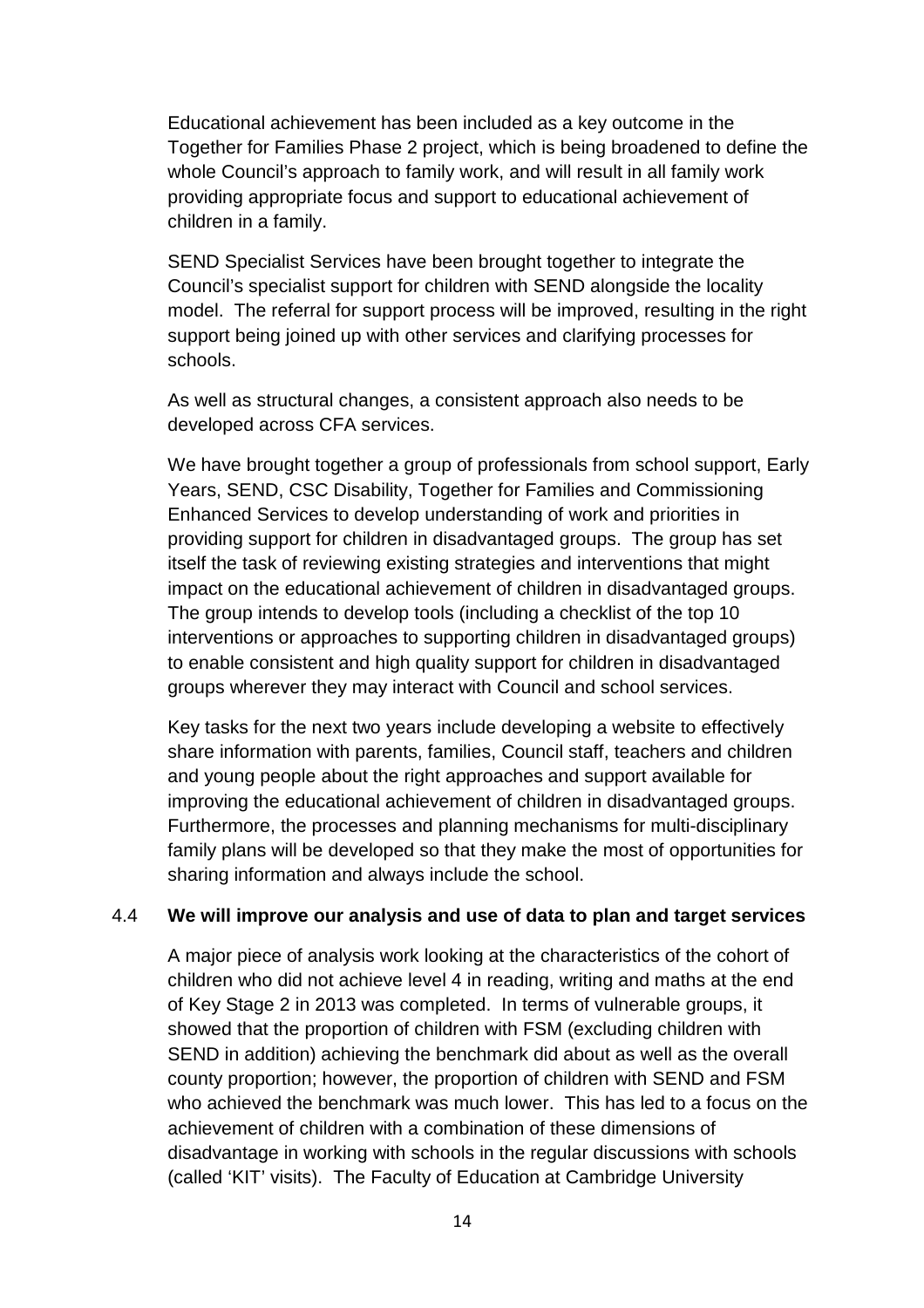expressed an interest in exploring these results further and that will be the focus for the next two years.

 A major piece of research was published looking at a large-scale intervention in Cambridgeshire schools focused on improving the achievement of children in vulnerable groups. The Achievement for All programme, undertaken by some Cambridgeshire schools from 2012 to 2014, has had a proven profound impact on pupils' learning. A report detailing the impact was published in July 2014. The Cambridgeshire data shows that the progress made by the target groups of pupils in Cambridgeshire Achievement for All schools is better than the average progress made by pupils with SEND nationally and for pupils without SEN nationally.

A need to ensure that all support services, settings and schools could access pupil level data about achievement and disadvantage was identified. Schools have been provided with tools to support such pupil level data analysis but it is not clear that they are all using them to their best effect; nor that they are all available to Council-provided support services like Specialist Teachers. A review is therefore being undertaken to identify the most useful tools staff and schools can access for this work and a training programme to support their use tools will be provided.

 A number of guides describing good practice were written published. A review of key interventions to support better outcomes in KS2 was sent to all primary schools. A review of the evidence base on interventions that will improve outcomes for children with SEND was produced 18 months ago. It was updated and made available on the website in February 2015. It is entitled 'Improving Outcomes for Children and Young People with Additional Needs.' It has been received positively by schools. Four 'pathways', setting out guidance about best practice in supporting children and young people with SEND across education, health and social care services are being developed as part of the development of the Cambridgeshire Local Offer. The first, focusing on services for children and young people with autism, has already been published, welcomed by schools, health services and parents, and received recognition from Ambitious About Autism, a national organisation. These will all be completed by September 2015.

Regular information and analysis on the performance of individual schools and cohorts of children was provided to the CFA Management Team, the Learning Management Team, and the SEND Performance and Commissioning Board. This meant that information about vulnerable groups was effectively shared amongst Council staff. School level information was provided through KIT visits.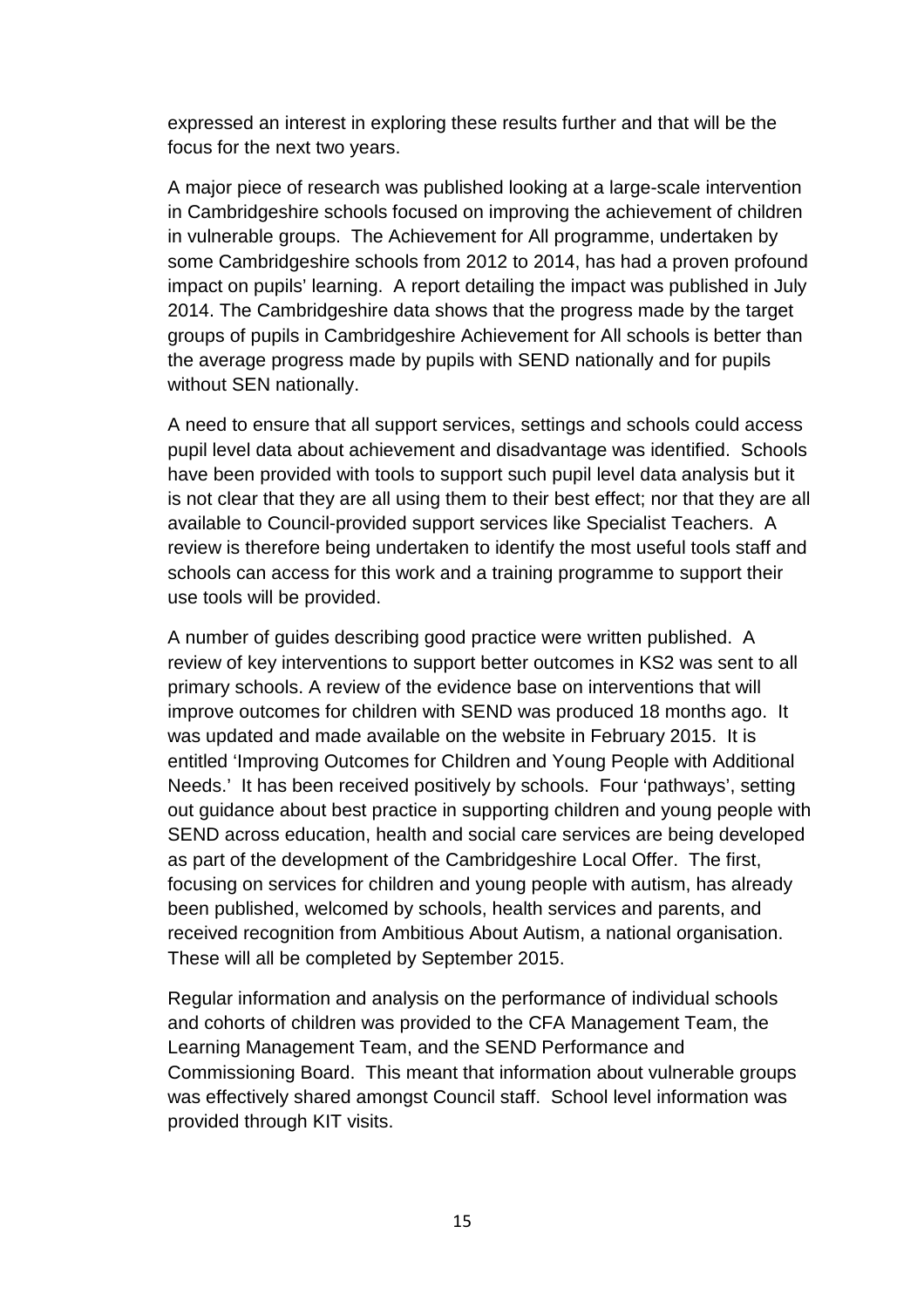#### 4.5 **We will improve parental engagement in the achievement of vulnerable groups of children and young people in schools and settings, and support parents to keep the aspirations they have for their children on track**

 One of the most important ways the Council engages with parents is through family work. A focus on parental participation in learning will be incorporated into the suite of parenting programme delivered by family workers. Furthermore, Social Care staff will ensure that foster carers and adopters attend training about how they can fully support children's learning.

 Engaging with parents early in a family's life is important to supporting them to make a good start, especially where those parents are young themselves and therefore more vulnerable. Children's Centre staff will be trained in Five to Thrive methodology. A Young Parents protocol, drawing together practice across agencies about working with young parents through Children's Centres, will be agreed and published.

The focus in Children's Centres has been increasing the proportion of children in target groups who are registered and maintaining sustained contact with their local Children's Centre.

The numbers of children in vulnerable groups who are registered and who maintain sustained contact is improving. In terms of hard to reach groups, 73.4% of those with a CAF are registered (below target of 90%), 70.4% of those open to social care are registered (below target of 80%) and 78.6% of those have sustained contact (just below target of 80%). 80.2% of children open to early support are registered (below target of 90%).

Also crucial to supporting parental engagement is ensuring families take up all education-related benefits available to them, such as funded 2s and Early Years Pupil Premium (covered in Objective 4). The current take-up (May 2015) is 1289 which equates to 64.6% putting us in the top half of Councils nationally but below target of 80%. We are seeing an increase each term in relation to the number of children in Cambridgeshire taking up their entitlement to a Funded Twos place. The new staff team of Funded 2s support officers are going to be crucial in improving this figure.

 As well as focusing on ensuring good engagement with parents of young children, we are changing the system to support engagement with all parents in their children's learning and achievement. The Common Assessment Framework, the key way of identifying need across the system, will be updated to cover families rather than only focusing on children. The 'Family CAF' is currently being piloted in 3 locality areas, with the intention of rolling out across the county in Autumn 2015.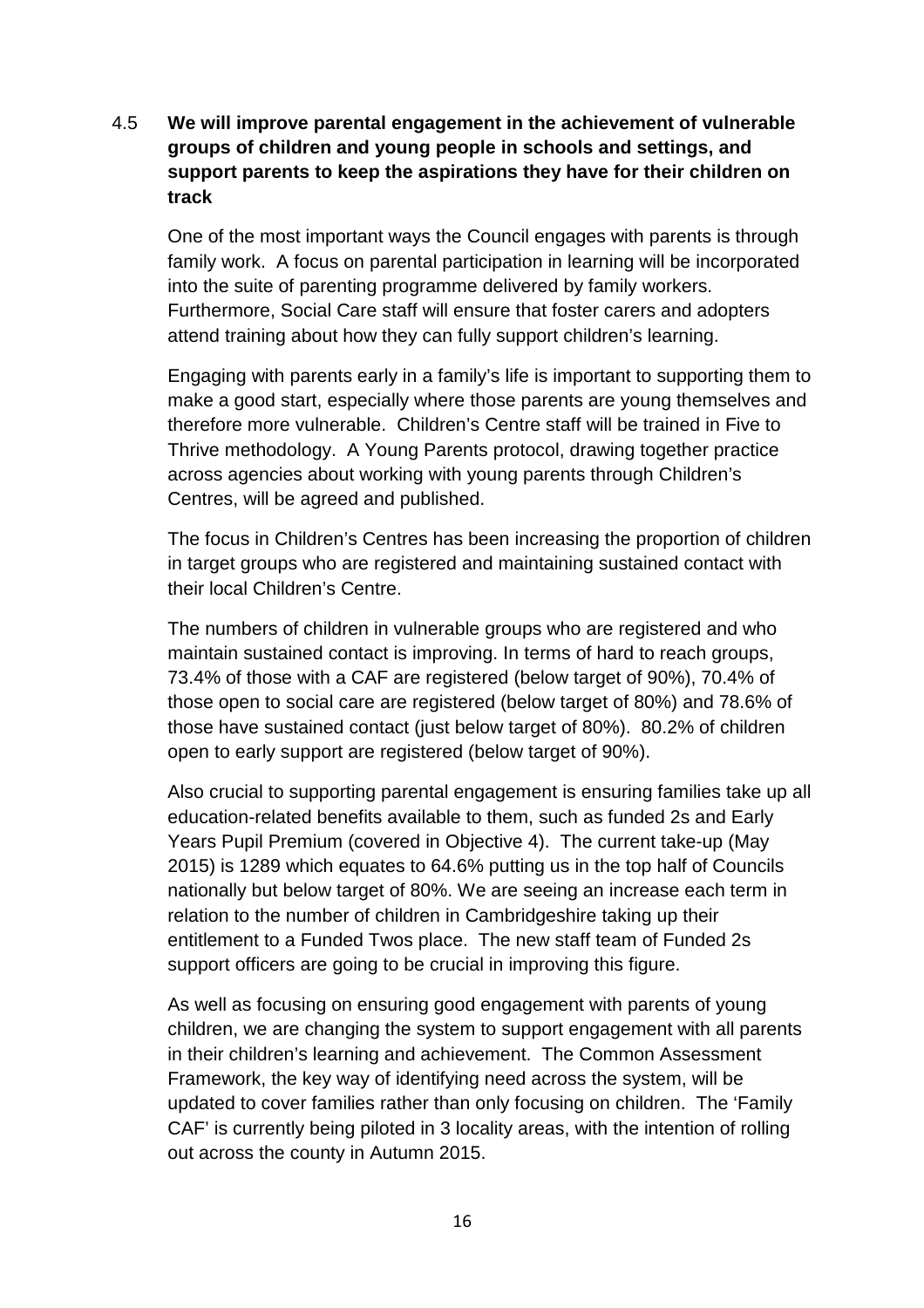This development will include changes in the guidance on CAF action planning to focus on parental roles in education.

 The SEND guidance published as part of the SEND Reforms clearly sets out the role of parents in a child's education, the engagement with parents as part of the process of writing an Education Health and Care Plan, and expectations of schools in terms of parental involvement. Training for schools has been provided on how to work with parents of SEN pupils.

#### 4.6 **We will be rigorous and systematic in our support and challenge to schools to ensure best use of the Pupil Premium**

 In the work of our Advisers with schools, we have focused in on disadvantaged pupils and the impact of Pupil Premium. This has included a much more specific focus on Pupil Premium in KIT visits, and challenge from Advisers where necessary. Data returned from schools about use of Pupil Premium and the learning from KIT visits will be collated and good practice be shared with all schools. Conferences have been, and will be, organised that allow schools in each area to share good practice in the use of Pupil Premium. Schools with a gap of 8ppts of more will be targeted as the audience for future events. Schools have improved their monitoring of their Pupil Premium and will update their websites to explain how they are using their allocation.

 Governors have an important role in monitoring the use of Pupil Premium in their school and challenging the Headteacher when appropriate. To achieve this, Chairs of Governors have been involved in KIT visits during the Autumn Term 2014, during which there has been a conversation about the use of Pupil Premium. Information about Pupil Premium has been provided to Governors through termly briefings, information circulations, and national speakers, including Sir John Dunford, the DfE's Pupil Premium Champion, attending the annual conference.

 A report by the internal audit department in May 2015 of the Council gave 'substantial' assurance that management information and monitoring procedures are sufficient.

A programme of support to Early Years settings, about the purpose of EY Pupil Premium, guidance for the work force, and the sharing of case studies and good practice through clusters of settings and forums, will be provided throughout 2015.

 We are currently working with our District Council colleagues, through local data sharing arrangements, to identify families who are entitled to, but not currently claiming a Free School Meal (FSM) or the Pupil Premium (PP), for their school age child. Over the last year we have received and processed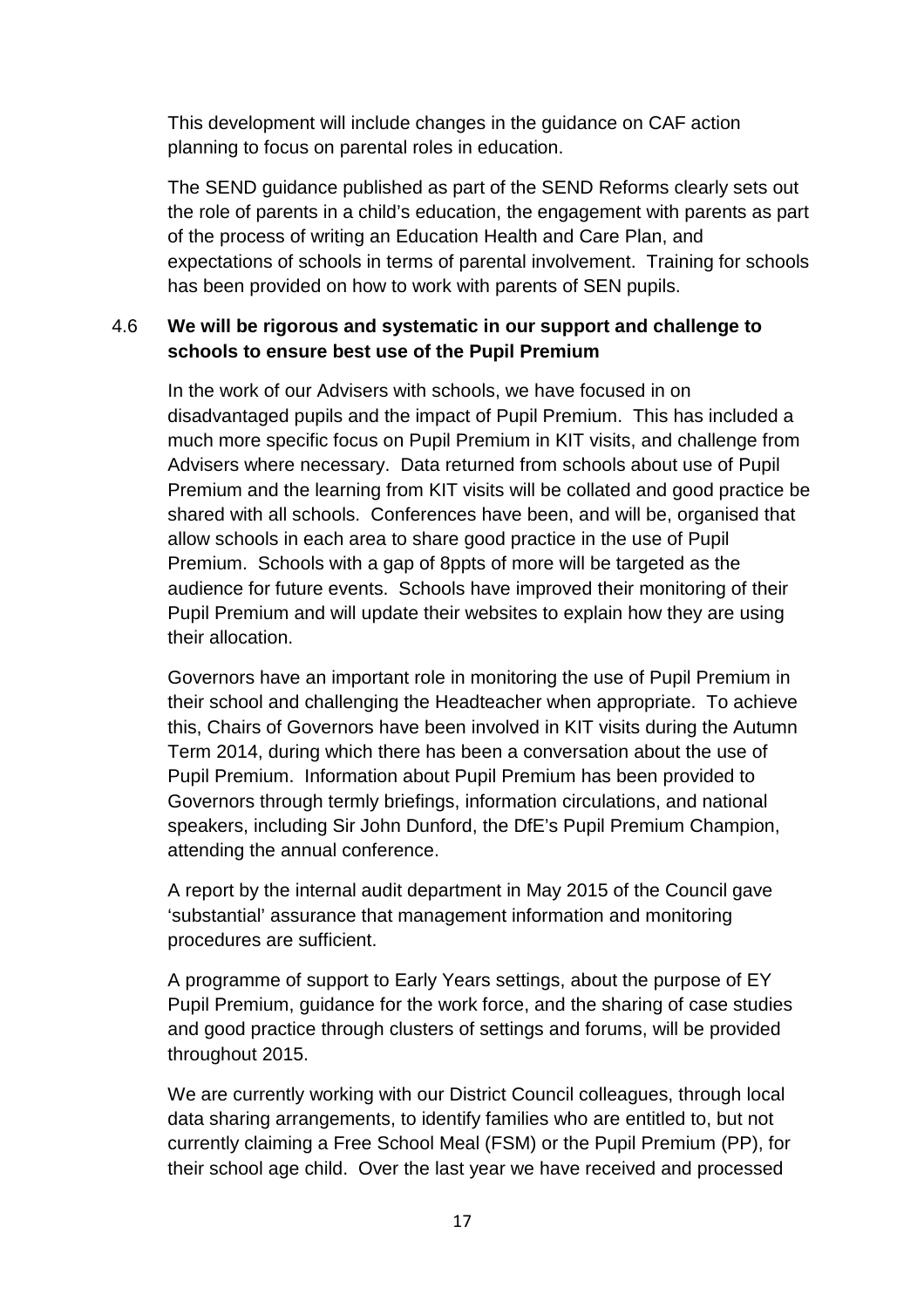information from 3 of the 5 district councils. From this data we have identified 130 children who are either eligible to a FSM for the first time, or who, due to a change in circumstances, are now re-eligible to a FSM. We are expecting the data from a 4th district council this term and looking forward, using recently revised legislation and regulations, are looking to establish a timetable to enable this data to be shared from all district councils more regularly and more effectively.

As a result of introduction of Universal Infant Free School Meals there were concerns that families would no longer apply for a Free School Meal for their child in Key Stage 1 – Reception, Year 1 and Year 2 - which would result in a loss of funding for the school. Since April 2014 Free School Meal applications and communications were re-branded to try to remove the stigma for parents and to make it a positive reason for applying – Count Me In was launched. As a result of this new campaign, working closely with our schools, application numbers for the period April 14 – January 15, when compared to the same period in the previous year, rose by 38%.

In January 2015, the council became an early adopter of the Early Years Pupil Premium (EYPP). Entitlement to EYPP is directly linked, on economic grounds to entitlement to FSM. In order to provide a "whole family" approach the Council's website has been updated to provide detailed information on EYPP, linked to pages explaining FSM and "Funded Twos" entitlement. The online application form has been revised to include the option to apply for all three services on one form. We have also ensured our consent collection will now enable us to check Reception aged children's eligibility for Pupil Premium.

Since its introduction in January, PVI settings have identified and submitted EYPP claims for 592 children whilst maintained settings have been able to claim for 148 children.

The team are currently using the updated consent and data collection from previous and current Funded Twos applications to enable them to identify children who may benefit from EYPP at the term they start to access their three year old place. The Funded Twos' Support Officers are also providing information and support to those families with whom they are in contact to apply for and access EYPP or FSM

#### 4.7 **We will focus - with schools – on the right support for vulnerable young people to find a career path**

We have developed a tool called the 'Risk of Non-participation Indicator' which identifies young people in year 10 and 11 who are likely to not go on to education, employment or training after they leave school. This information is then shared with schools so they can provide extra careers support (alongside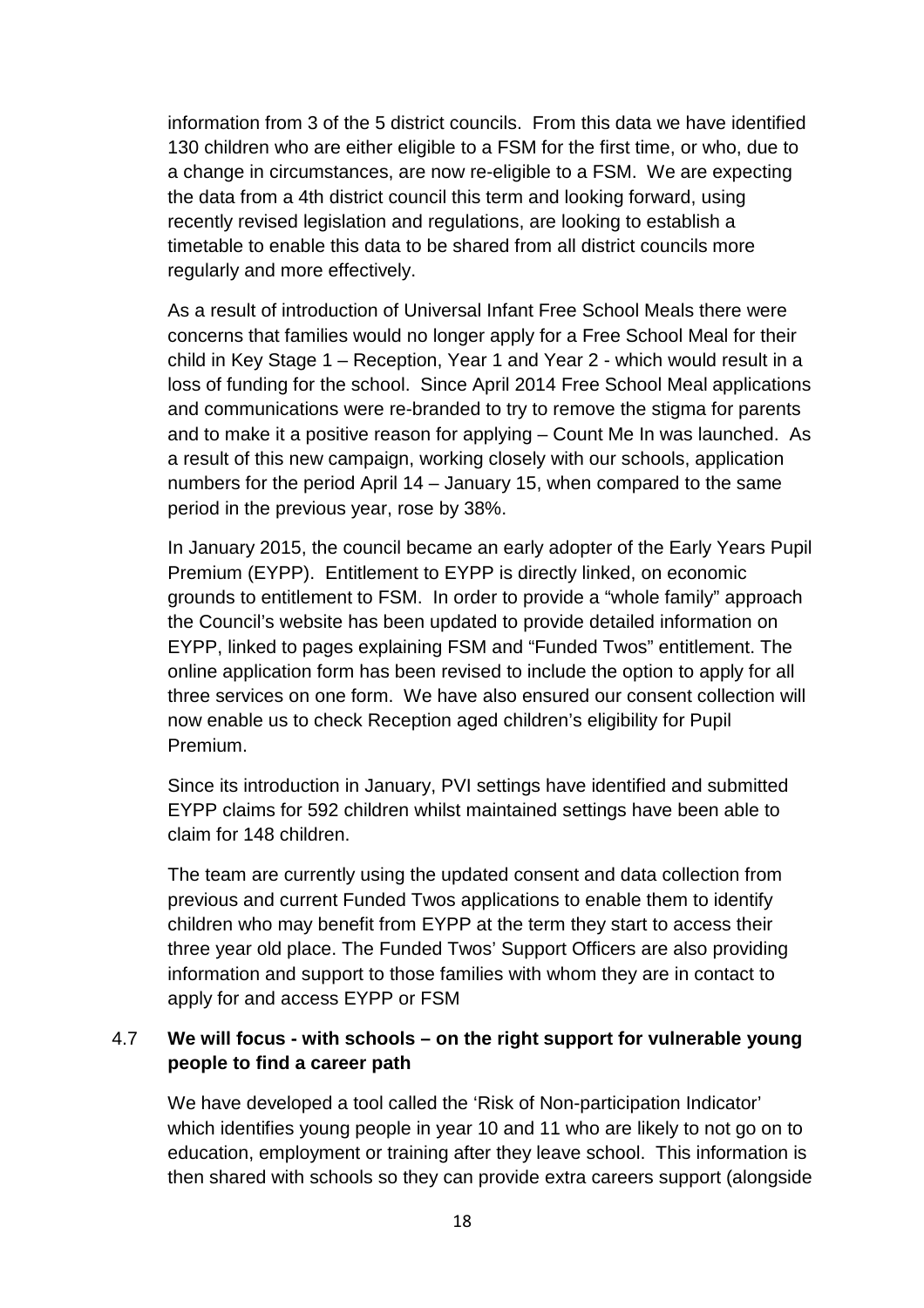extra support from Early Help services). The information is discussed by Locality Managers with headteachers in KIT meetings.

The tool has been refined and improved in a number of ways during 2014-15. More variables, including whether a young person has extra time in exams (the Fair Access policy), have been added to the algorithm.

The extent to which the tool is shared has also been increased. The destination data for young people identified by the tool has been shared with schools on a pupil level for the first time in 2014, allowing them to discuss with Locality Managers and School Advisers the outcomes of support for individual young people. In 2015, the tool will be shared at an earlier time in the applications cycle with post-16 providers who have offered a young person identified by the tool a place, so they can also support to ensure that young person takes up the place they have been offered.

It is believed that the impact of this pupil-level work can be seen in Cambridgeshire's very low NEET rate compared to other areas.

We have engaged with the Learning and Skills Board and area partnerships where schools and employers work together to accelerate the support they offer for vulnerable learners making the transition to post-16 learning and training.

We will use all the methods available to encourage schools to use a fully online 'Search and Apply' system for accessing post-16 places. We now have 80% of school centres for post-16 signed up online. This means that we are able to cross-check the database with the risk of non-participation tool list to identify young people who are vulnerable but have not yet applied for post-16 courses. The next stage is to use it to support UCAS applications to higher education, based on young people's profile that they have built up in the 'Search and Apply' system.

4.8 The Accelerating Achievement strategy also includes four objectives with 16 success criteria. Detailed results can be found in Appendix 1, what follows describes the key actions taken under each objective.

#### 4.9 **We will improve the outcomes of low attaining children in the Early Years Foundation Stage**

Detailed actions are available in the supporting action plan. Highlights include an increase in maths training for schools, developing Raising Early Achievement in Literacy projects with Children's Centre clusters, awareness raising visits for settings where outcomes are low and increased tracking of Funded Two's.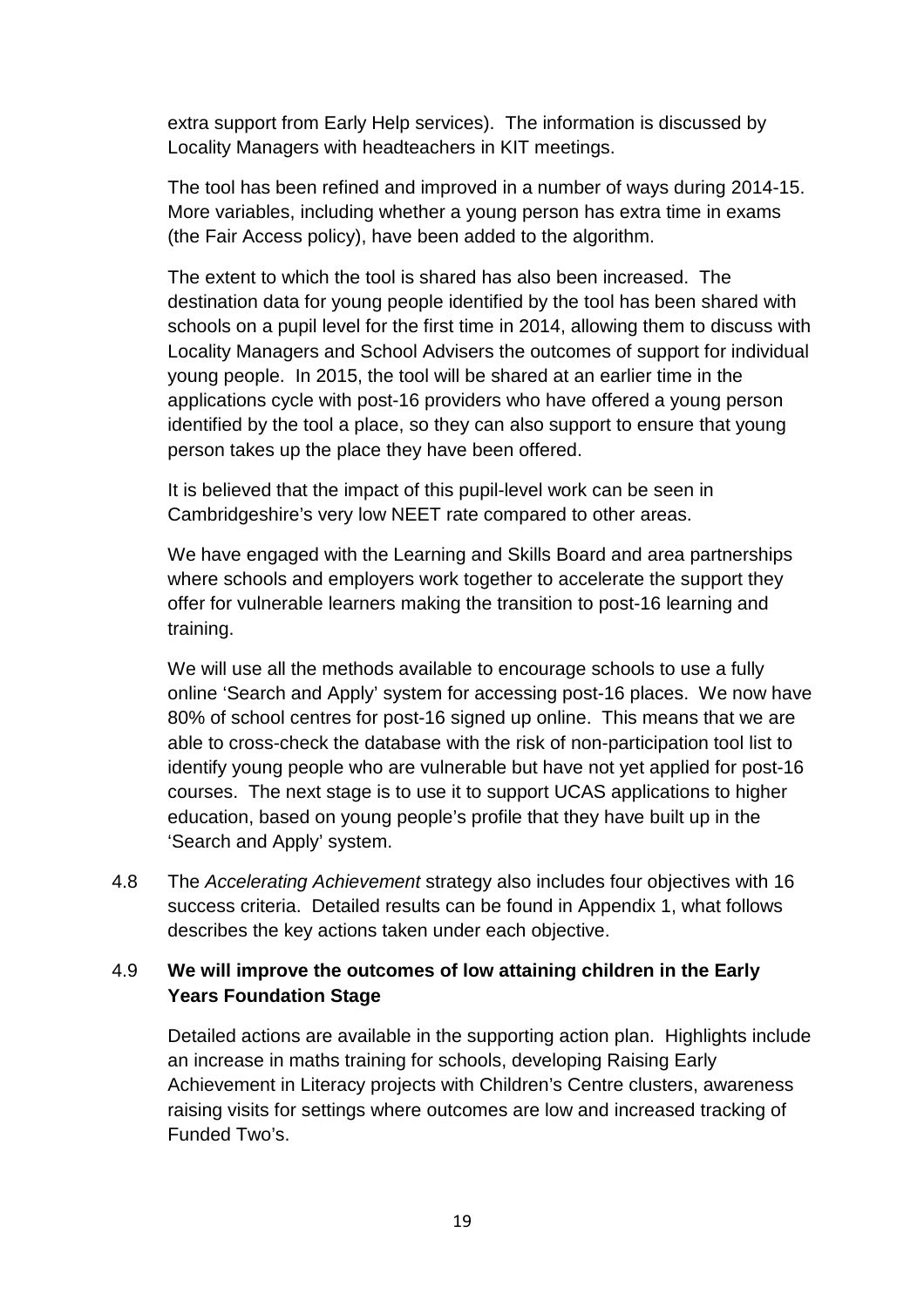4.10 **We will improve the achievement of low attaining children, including those with Special Educational Needs, at Key Stage 1** 

#### **We will rapidly improve the progress of children eligible for the pupil premium from Key Stage 1 to the end of Key Stage 2, and of children from 'any other white background' not eligible for FSM**

 These two actions cover the whole primary schools stage. Detailed actions are in the supporting action plan. Examples of some of these delivered in 2014-15 are ensuring that all School Intervention Service staff have an annual objective relating to improving the achievement of disadvantaged pupils, and a range of measures to ensure that schools are making the best use of Pupil Premium, including issuing Best Practice Guides, challenging schools in summer term visits and organising conferences.

#### 4.11 **We will improve the achievement of vulnerable children and young people in secondary schools, especially those eligible for FSM, Looked After Children and those with SEN**

 This objective is covered in detail in the supporting action plan. In general, supporting the achievement of children in receipt of Pupil Premium has been achieved through the keeping in touch visits. Supporting the achievement of children with SEND has been about facilitating networking and good practice, through termly 'SENCO briefings' and marketing training and consultancy to schools. Supporting the achievement of Looked After Children has focused on developing practice with Personal Education Plans, which will be reviewed in September 2015 for impact on performance.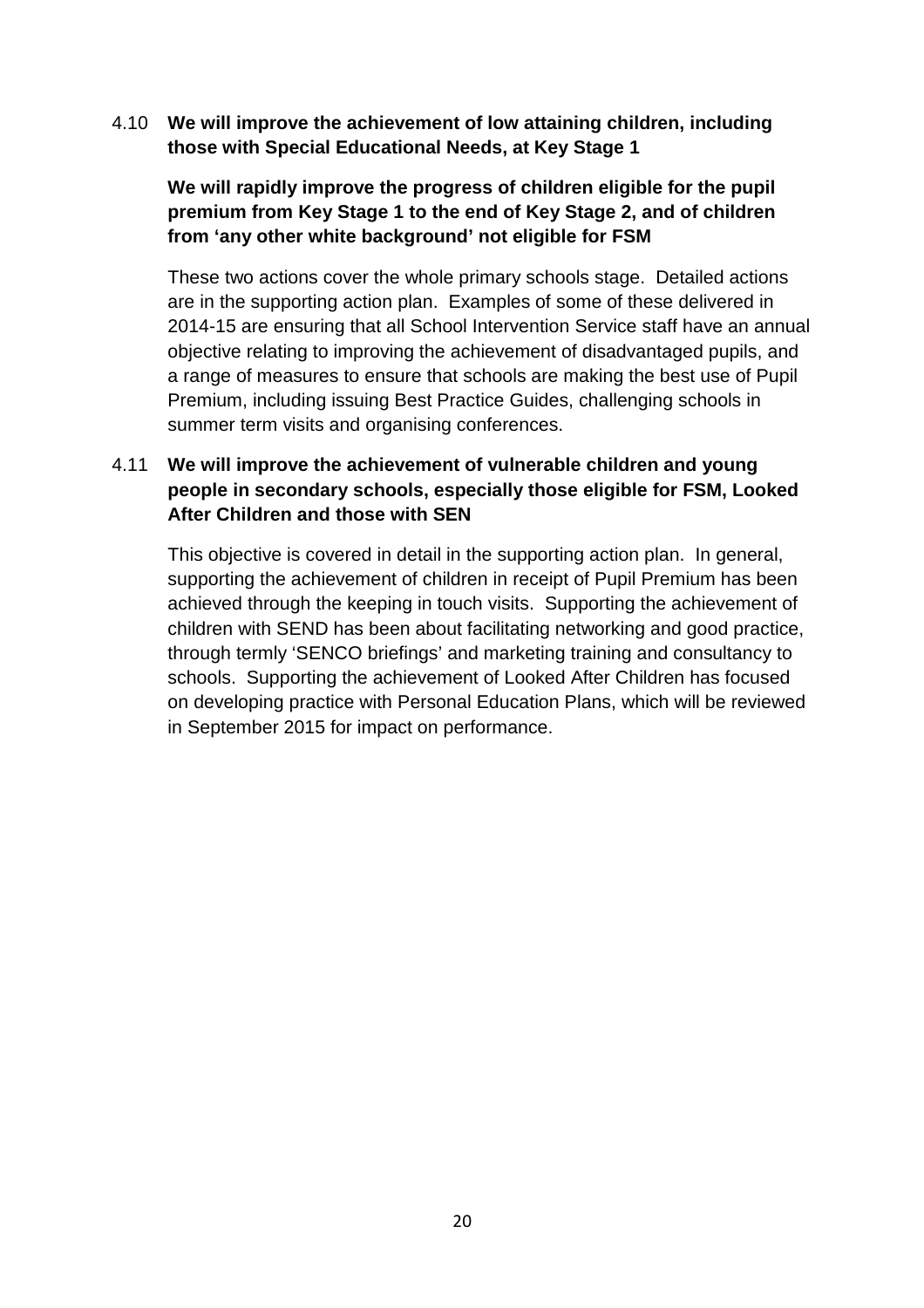#### **5 Actions**

- 5.1 The two sets of objectives (one general and one specific) make assessment of the achievement of the goals set out in the strategy difficult. For example, it is not clear whether achievement in the specific targets will aggregate to the achievement of the overall aim. The Accelerating Achievement Steering Group has therefore agreed to set absolute targets for EYFSP, KS1, KS2 and KS4 by September 2015, built on the premise of steady improvement in attainment and all key attainment gaps being at or better than the forecast statistical neighbour average by the end of the strategy period. This is ambitious but achievable, and will ensure that by 2016 all children in Cambridgeshire have similar chances of success compared to their peers in similar areas.
- 5.2 The strategy for ensuring children in vulnerable groups achieve good results is a focus on making sure the system is joined up, there is good use of data, good parental engagement, maximum use of Pupil Premium, and schools and employers working together to make sure there are good post-16 outcomes for vulnerable groups. Many services across the Council contribute to these objectives. The action plan contains a large number of actions, some of which are specified in the original strategy document and some of which have been added since as opportunities have arisen, which vary in size and scope. This makes the plan unwieldy and it is hard to judge the likely impact of the aggregate of activity specified in the strategy. The Accelerating Achievement Steering Group has therefore agreed that actions under each objective should be reviewed, and ensure focus on a 'big idea' of a substantial change that is likely to have a significant impact. These 'big ideas' should clearly address the reasons why there is a particular issue in Cambridgeshire in this area, and should be scoped so as to provide a good chance of achieving the targets described in 5.1.
- 5.3 The Accelerating Achievement Steering Group has also agreed that a project manager, to support the engagement of all directorates and partners in this work, will be appointed to deliver these actions and support the delivery of the strategy and action plan.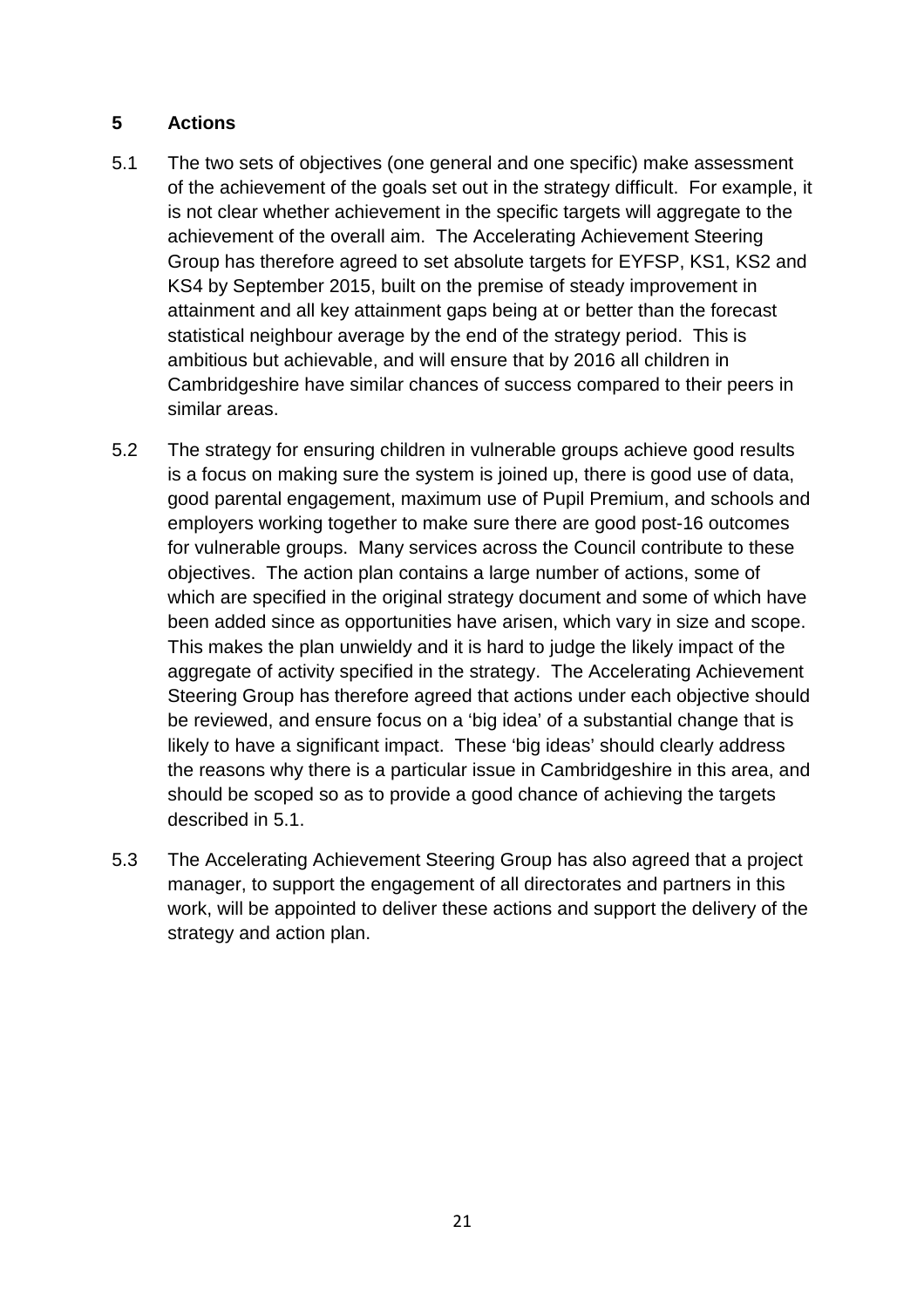## **Appendix 1 – Summary of specific targets**

| <b>Objective</b>                                                                                                                                  |                | <b>Success criteria</b>                                                                                                                                                                                                                      | <b>Status</b>                                                                                                                                                                               |
|---------------------------------------------------------------------------------------------------------------------------------------------------|----------------|----------------------------------------------------------------------------------------------------------------------------------------------------------------------------------------------------------------------------------------------|---------------------------------------------------------------------------------------------------------------------------------------------------------------------------------------------|
| We will improve<br>the outcomes of<br>low attaining<br>children in the<br><b>Early Years</b><br>Foundation<br><b>Stage</b>                        | $\mathbf{1}$   | Raise the attainment of children<br>in 'Speaking' and 'Listening and<br>Attention' in the EYFSP by 4<br>percentage points (ppt).                                                                                                             | <b>Achieved</b>                                                                                                                                                                             |
|                                                                                                                                                   | $\overline{2}$ | Raise the attainment of children<br>in mathematics in the EYFSP by<br>4ppt.                                                                                                                                                                  | <b>Achieved</b>                                                                                                                                                                             |
|                                                                                                                                                   | 3              | Improve the percentage of<br>children achieving a good level<br>of development (GLD) in<br>specific areas of disadvantage:<br>Wisbech (by 5ppts), March and<br>Chatteris (2ppts), Cambridge<br>North (2ppts) and Cambridge<br>South (2ppts). | <b>Achieved</b>                                                                                                                                                                             |
| We will improve<br>the achievement<br>of low attaining<br>children,<br>including those<br>with Special<br>Educational<br>Needs, at Key<br>Stage 1 | $\overline{4}$ | Close the gap between children<br>with SEN and their peers in<br>reading by 2ppt to in line with<br>the national gap (at time of<br>writing, was 40ppt, since<br>revised to 42ppt).                                                          | Not achieved. Not on<br>target. Against a<br>background of steady<br>improvement in English<br>average, Cambridgeshire<br>performance is slightly<br>lower than it was in 2012.             |
|                                                                                                                                                   | 5              | Raise attainment of children<br>with SEN in reading to in line<br>with performance nationally<br>(was 55% at time of writing but<br>revised to 2013 figure of 58%).                                                                          | Not achieved. Not on<br>target. Against a<br>background of steady<br>improvement in English<br>average, Cambridgeshire<br>performance is slightly<br>lower than it was in 2012              |
|                                                                                                                                                   | 6              | Improve the progress of children<br>at level 1 and below in reading,<br>writing and maths at Key Stage<br>1 to in line with the level<br>nationally                                                                                          | Not achieved. Not on<br>target. Although<br>improving at faster rate<br>than national, it would<br>take longer than 2016 to<br>achieve parity if national<br>level continues to<br>improve. |
|                                                                                                                                                   | $\overline{7}$ | Improve the outcomes of Year 1<br>phonic screening to 100% by<br>Year 2.                                                                                                                                                                     | Not achieved. Not on<br>target - although there<br>was an improvement in<br>2014, a 3ppt<br>improvement in 2015 and<br>2016 will mean the figure<br>is 95% in 2016.                         |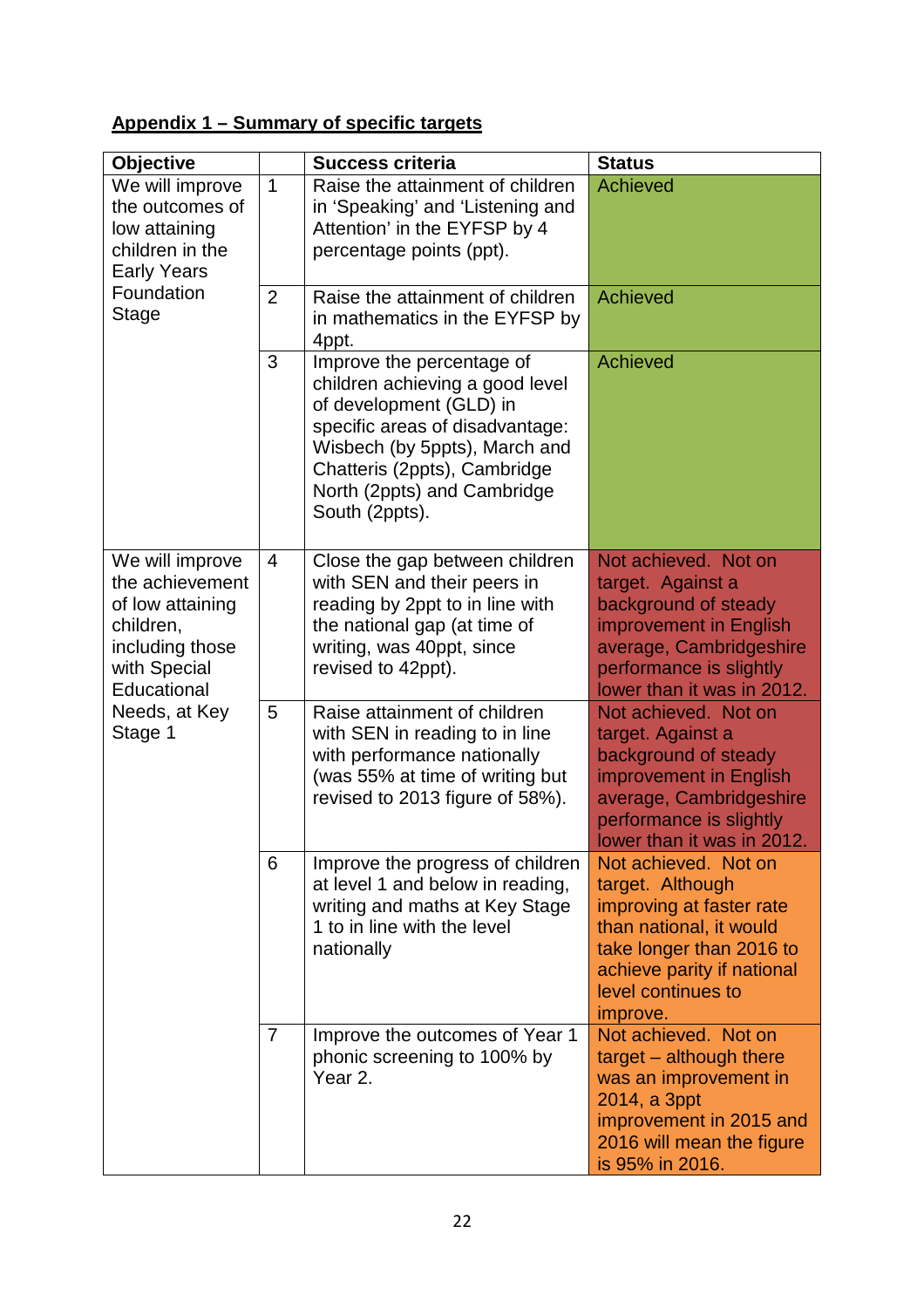|                                                                                                                                                                                                                                        | 8  | Improve the attainment of<br>children who are Looked After                                                                                                                                                                                                           | <b>Achieved</b>                                                                                                                                                                                                               |
|----------------------------------------------------------------------------------------------------------------------------------------------------------------------------------------------------------------------------------------|----|----------------------------------------------------------------------------------------------------------------------------------------------------------------------------------------------------------------------------------------------------------------------|-------------------------------------------------------------------------------------------------------------------------------------------------------------------------------------------------------------------------------|
|                                                                                                                                                                                                                                        |    | to in line with national<br>performance for LAC.                                                                                                                                                                                                                     |                                                                                                                                                                                                                               |
| We will rapidly<br>improve the<br>progress of<br>children eligible<br>for the pupil<br>premium from<br>Key Stage 1 to<br>the end of Key<br>Stage 2, and of<br>children from<br>'any other white<br>background' not<br>eligible for FSM | 9  | Close the gap between non-<br>FSM and FSM in reading,<br>writing and maths by 10ppt to in<br>line with national level (was<br>17ppt at time of writing, since<br>revised to 19ppt).                                                                                  | Not achieved. Not on<br>target. Although there<br>was significant<br>improvement in 2014<br>compared to 2013, if last<br>year's improvement<br>continues to the end of<br>the strategy the gap will<br>have shrunk to 24ppts. |
|                                                                                                                                                                                                                                        | 10 | Raise attainment of children in<br>receipt of FSM in reading,<br>writing and maths combined by<br>3ppts above non-FSM pupils to<br>in line with the national level.                                                                                                  | Not achieved. Not on<br>target. Despite absolute<br>performance increasing<br>slightly, Cambridgeshire<br>performance has<br>worsened compared to<br>national level, from<br>10ppts difference to<br>13ppts difference.       |
|                                                                                                                                                                                                                                        | 11 | Improve the progress of children<br>at Level 1 and below in reading,<br>writing and maths from KS1 to<br>KS2 in line with national figures                                                                                                                           | [Same as criteria 6]                                                                                                                                                                                                          |
|                                                                                                                                                                                                                                        | 12 | Accelerate the progress of<br>children from 'any other white<br>background' learning English as<br>an additional language at Level<br>1 in reading, writing and maths<br>from KS1 to KS2 so the<br>percentage achieving Level 4+<br>is in line with national figures | Partially achieved.<br>Achievement in writing<br>has improved strongly so<br>that Cambridgeshire<br>performance is better<br>than national in reading<br>and writing (but not<br>maths).                                      |
|                                                                                                                                                                                                                                        | 13 | Number of LAC (12 months+) in<br>Cambridgeshire schools make 2<br>levels of progress from KS1 to<br>KS2 in line with national LAC<br>achievement.                                                                                                                    | Partially achieved. The<br>proportion of children<br>making the required<br>progress was lower in<br>writing but higher in<br>reading and maths.                                                                              |
| We will improve<br>the achievement<br>of vulnerable<br>children and<br>young people in<br>secondary                                                                                                                                    | 14 | The FSM/non-FSM attainment<br>gap closes to at least the<br>national level by 2017.                                                                                                                                                                                  | Not achieved. On target<br>- a linear forecast<br>projects that the gap in<br>Cambridgeshire will be<br>smaller than the national<br>gap in 2015.                                                                             |
| schools,<br>especially those<br>eligible for FSM,<br><b>Looked After</b>                                                                                                                                                               | 15 | The progress made by<br>vulnerable groups, particularly<br>those eligible for Pupil Premium,<br>Pupil Premium Plus, those with                                                                                                                                       | [Multiple groups]                                                                                                                                                                                                             |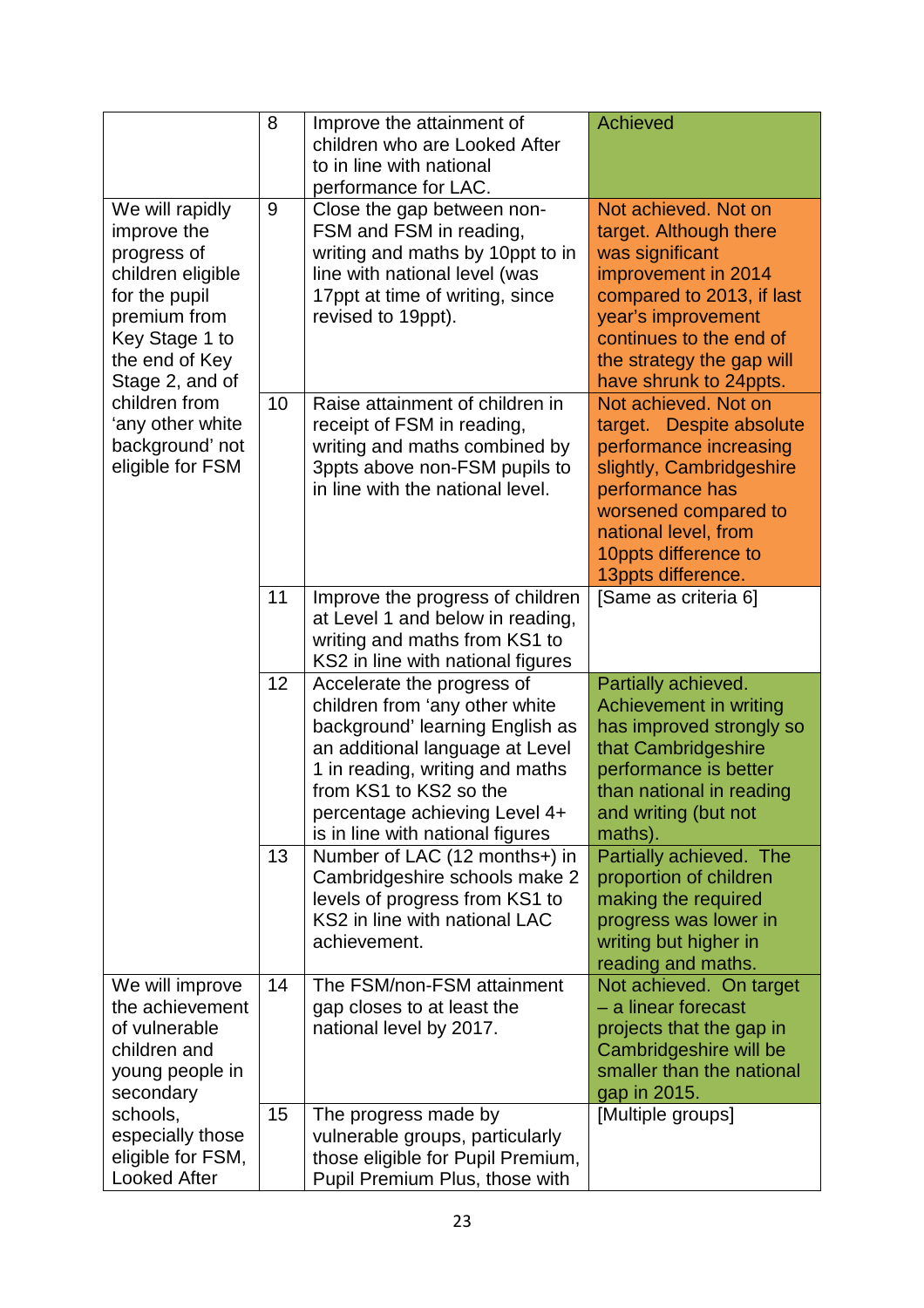| Children and   |    | SEN and identified BME/EAL   |                           |
|----------------|----|------------------------------|---------------------------|
| those with SEN |    | groups, in English and       |                           |
|                |    | mathematics is above the     |                           |
|                |    | progress made by such pupils |                           |
|                |    | nationally by 2017.          |                           |
|                | 16 | Percentage of LAC (12 months | Partially achieved - in   |
|                |    | +) in Cambridgeshire schools | Maths but not in English. |
|                |    | make expected levels of      | On target - numbers are   |
|                |    | progress between KS2 and KS4 | small and the difference  |
|                |    | in line with national data.  | is only 2ppts.            |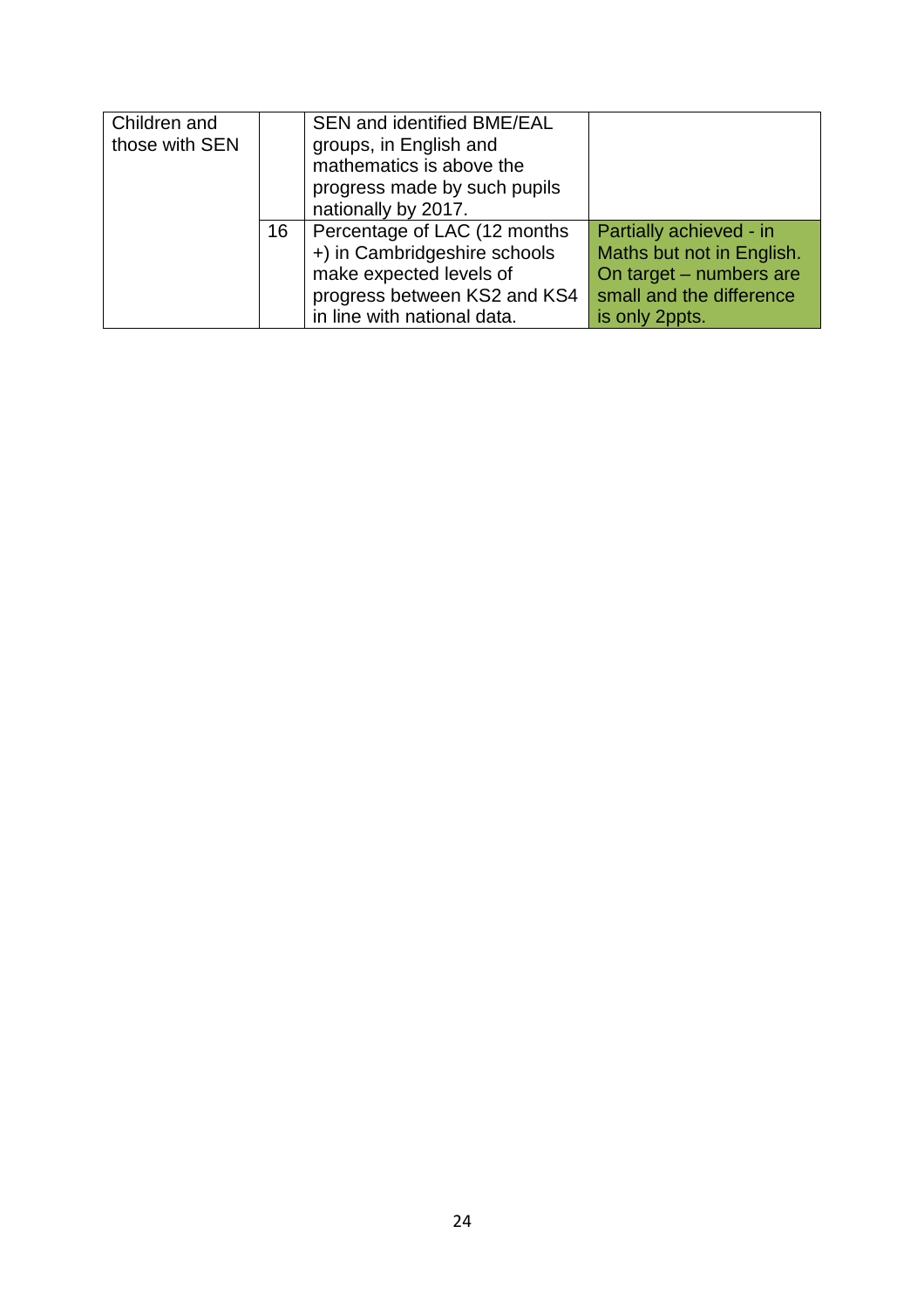## **Appendix 2 – Virtual School Data**

| <b>Additional Virtual School Data (as at February 2015)</b> |      |                                             |  |  |
|-------------------------------------------------------------|------|---------------------------------------------|--|--|
| Numbers of pupils                                           |      |                                             |  |  |
| Number of LAC on roll $ (R - Year 11)$                      | 472  |                                             |  |  |
| Cambs LAC in Cambs schools                                  | 231  |                                             |  |  |
| Cambs LAC placed OOC                                        | 139  | Not included in attainment<br>figures above |  |  |
| <b>OLA in Cambs schools</b>                                 | 102  |                                             |  |  |
| Number of LAC on roll – (birth to 4yrs)                     | 72   |                                             |  |  |
| Cambs LAC in Cambs                                          | 49   |                                             |  |  |
| Cambs LAC placed OOC                                        | 14   | Not included in attainment<br>figures above |  |  |
| OLA in Cambs                                                | 9    |                                             |  |  |
|                                                             |      |                                             |  |  |
| Number of LAC on roll Post 16                               | 99   |                                             |  |  |
| <b>Cambs LAC in Cambs</b>                                   | 44   |                                             |  |  |
| Cambs LAC placed OOC                                        | 34   |                                             |  |  |
| <b>OLA in Cambs schools</b>                                 | 21   |                                             |  |  |
| (Post 16 above based on year 11 placements)                 |      |                                             |  |  |
|                                                             |      |                                             |  |  |
| PEPs undertaken                                             |      |                                             |  |  |
| Percentage of PEPs completed                                | 100% |                                             |  |  |
| Percentage of PEPs completed within timescales              |      | 100%                                        |  |  |
| <b>Attendance</b>                                           |      |                                             |  |  |
| 12% of Cambs LAC have less than 85% attendance              |      |                                             |  |  |
| 27% of Cambs LAC have 100% attendance                       |      |                                             |  |  |

 2 From 'Virtual School Management Board Report' February 2015